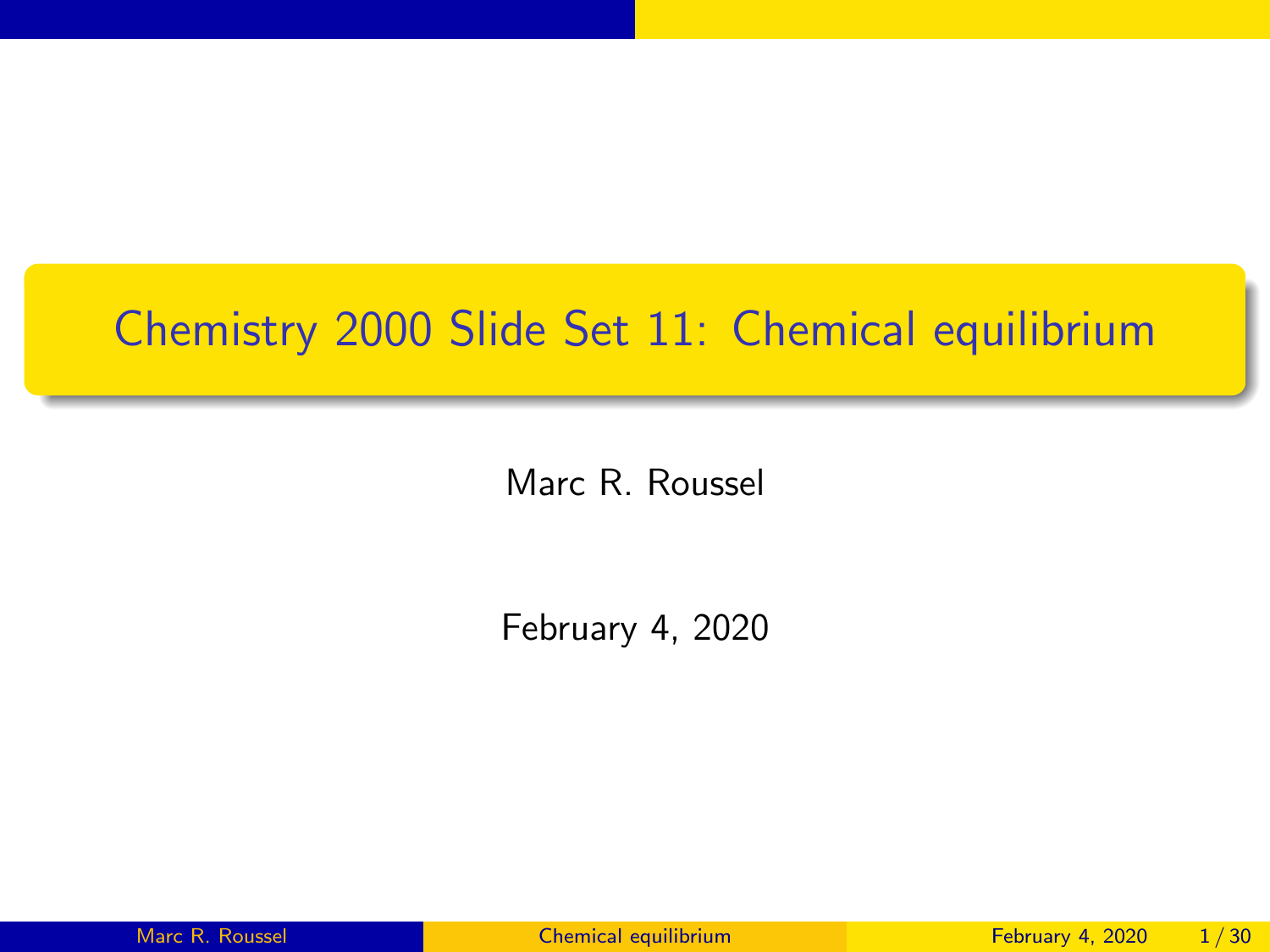#### <span id="page-1-0"></span>Thermodynamic criterion for equilibrium

• Recall that under given reaction conditions (concentrations of reactants and products),

$$
\Delta_r G_m = \Delta_r G_m^\circ + RT \ln Q
$$

- $\bullet$  If  $\Delta_r G_m < 0$ , the reaction is thermodynamically allowed as written.
- $\bullet$  If  $\Delta_r G_m > 0$ , the reverse of the reaction is thermodynamically allowed.
- What happens if  $\Delta_r G_m = 0$ ?
	- Neither the forward nor reverse direction of the reaction is thermodynamically allowed, so the reaction is at equilibrium.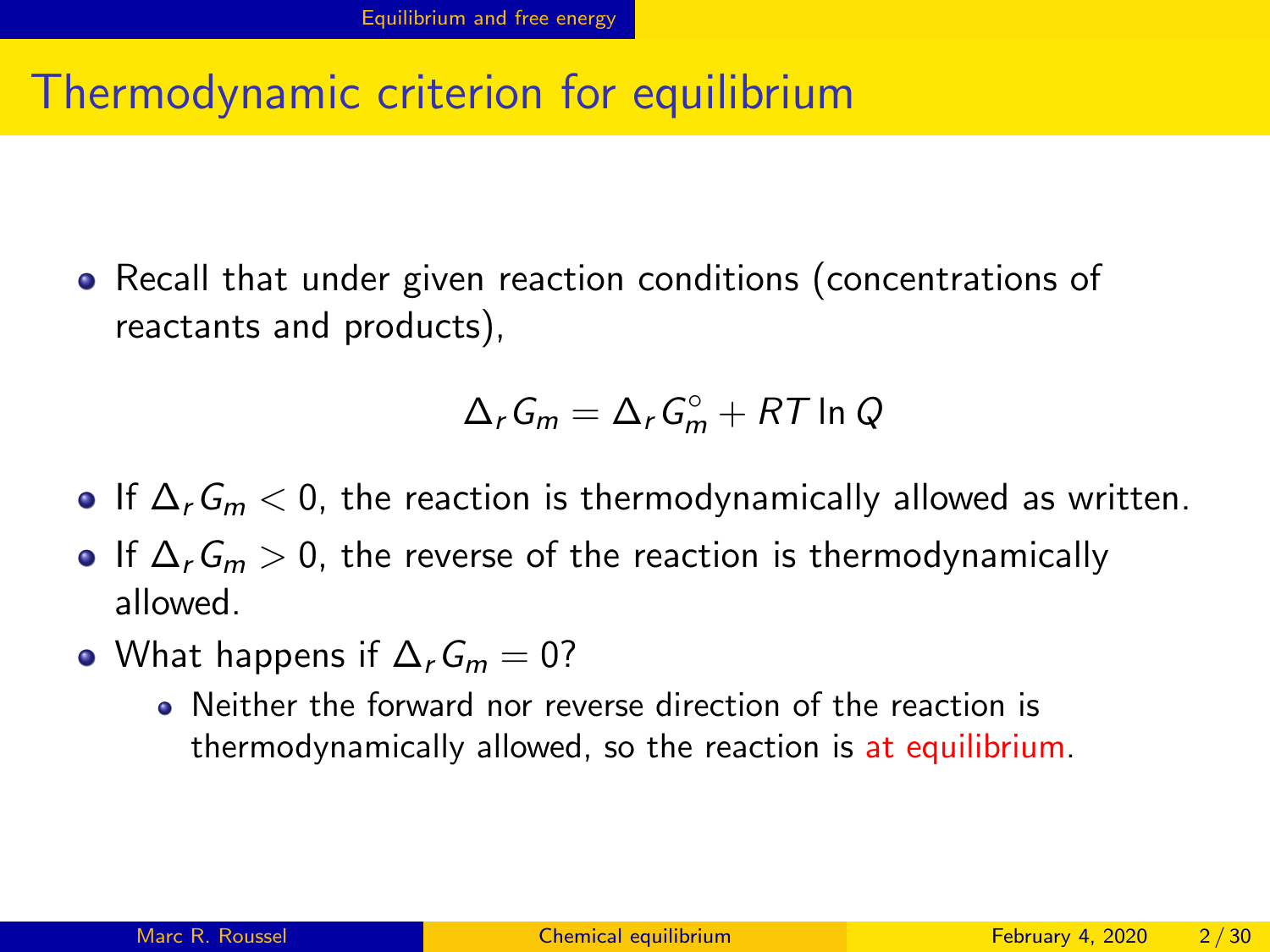### The equilibrium constant

• At equilibrium,

$$
\Delta_r G_m = \Delta_r G_m^\circ + RT \ln Q = 0
$$
  

$$
\therefore \Delta_r G_m^\circ = -RT \ln Q
$$

- This last equation implies that there is a fixed value of the reaction quotient Q when we reach equilibrium.
- We call this value the equilibrium constant  $K$ . Thus,

$$
\Delta_r G_m^\circ = -RT \ln K
$$

- $\bullet$  For a given reaction, K is a number that depends only on the temperature.
- At equilibrium,  $Q = K$ .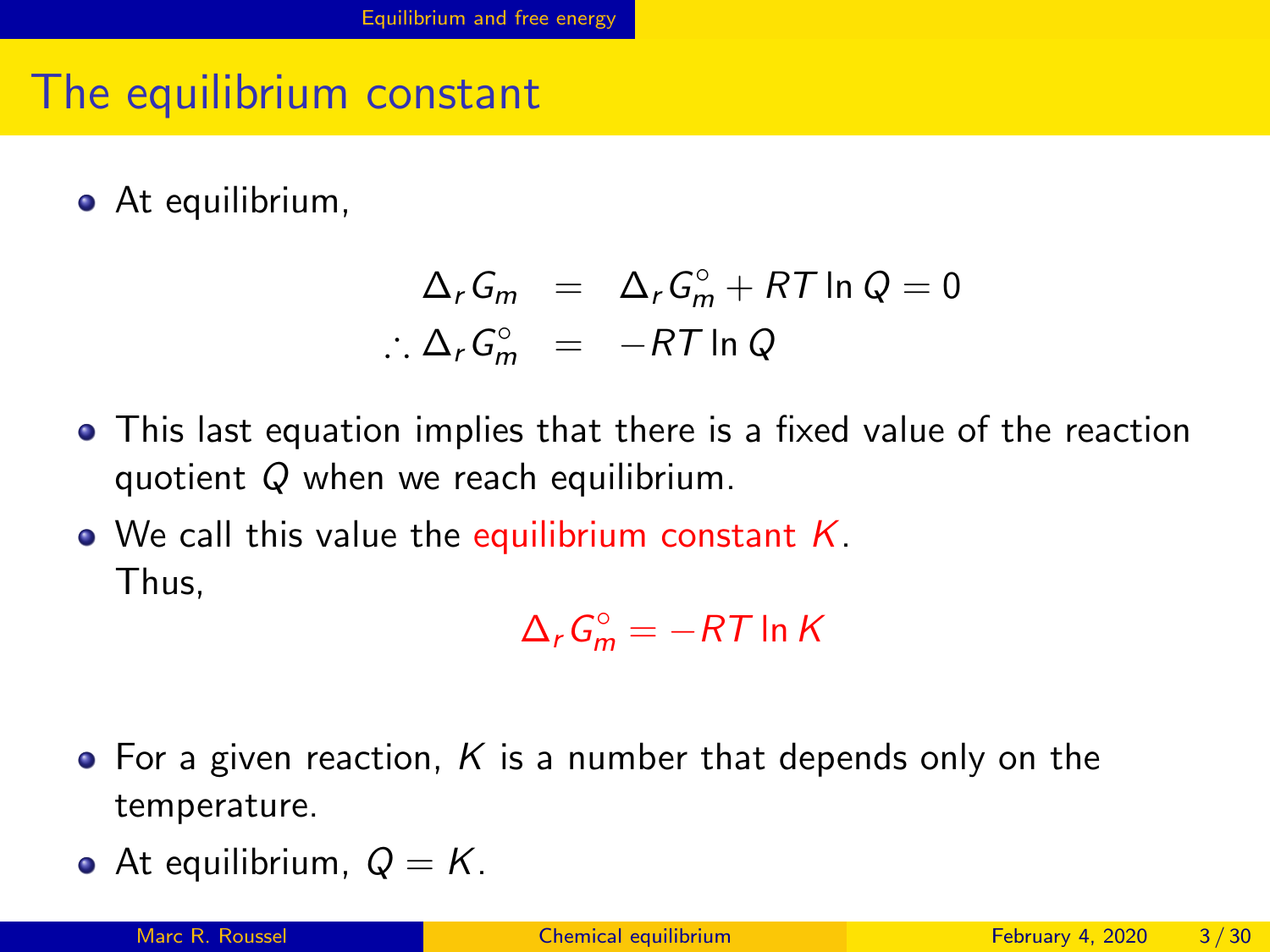$\bullet$  If we know K, we can calculate the standard free energy change for a reaction by

$$
\Delta_r G_m^\circ = -RT \ln K
$$

We can also rearrange this equation to calculate  $K$  from  $\Delta_r G_m^\circ$ :

$$
\ln K = -\frac{\Delta_r G_m^{\circ}}{RT}
$$

$$
\therefore K = \exp\left(-\frac{\Delta_r G_m^{\circ}}{RT}\right)
$$

 $\left[\exp(x) = e^x\right]$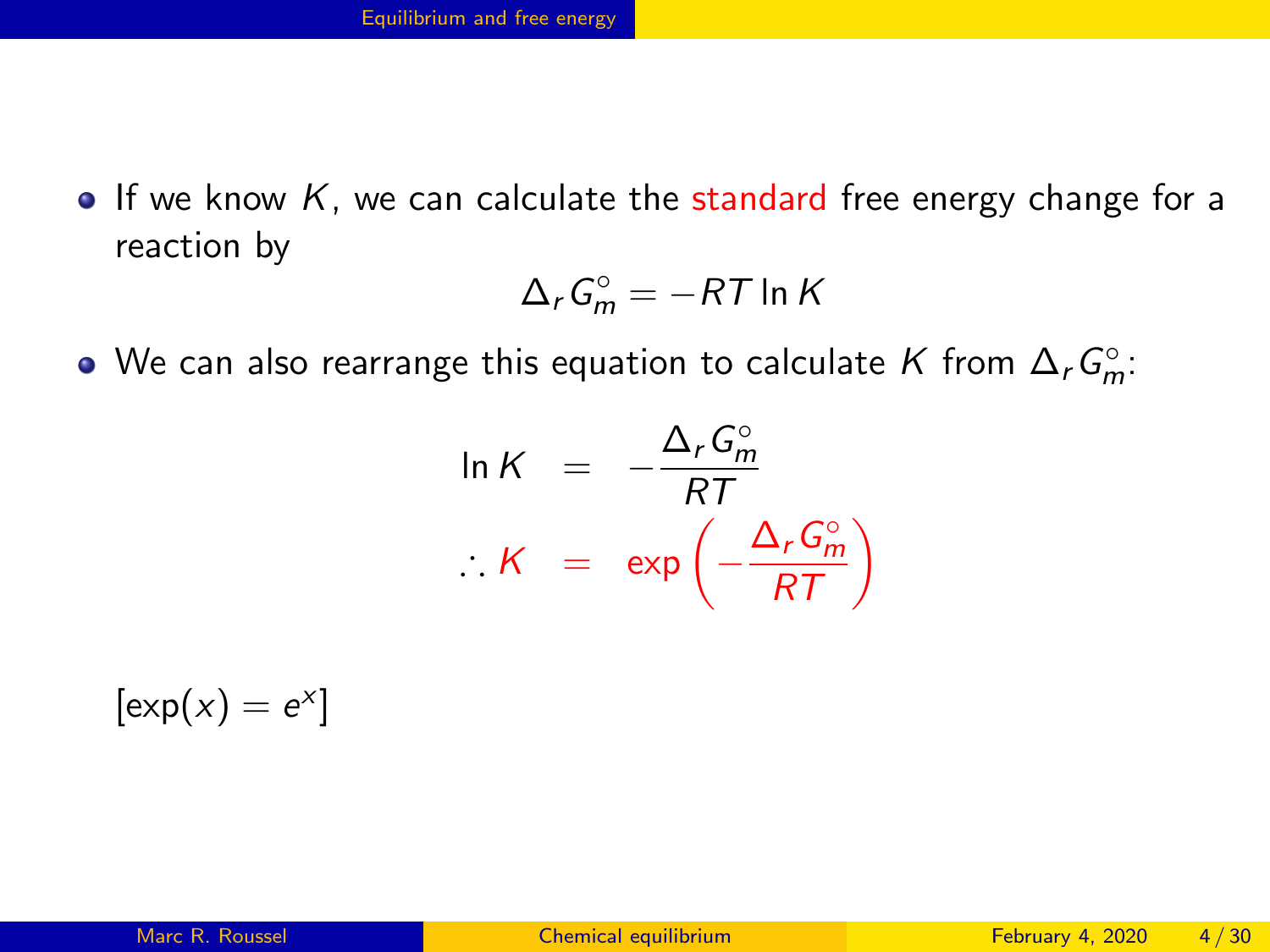$$
\Delta_r G_m^\circ = -RT \ln K
$$

Important: K is related to the standard free energy change  $\Delta_r G_m^{\circ}$ (obtained from tables of standard free energies of formation), not to  $\Delta_r G_m$ , which is zero at equilibrium.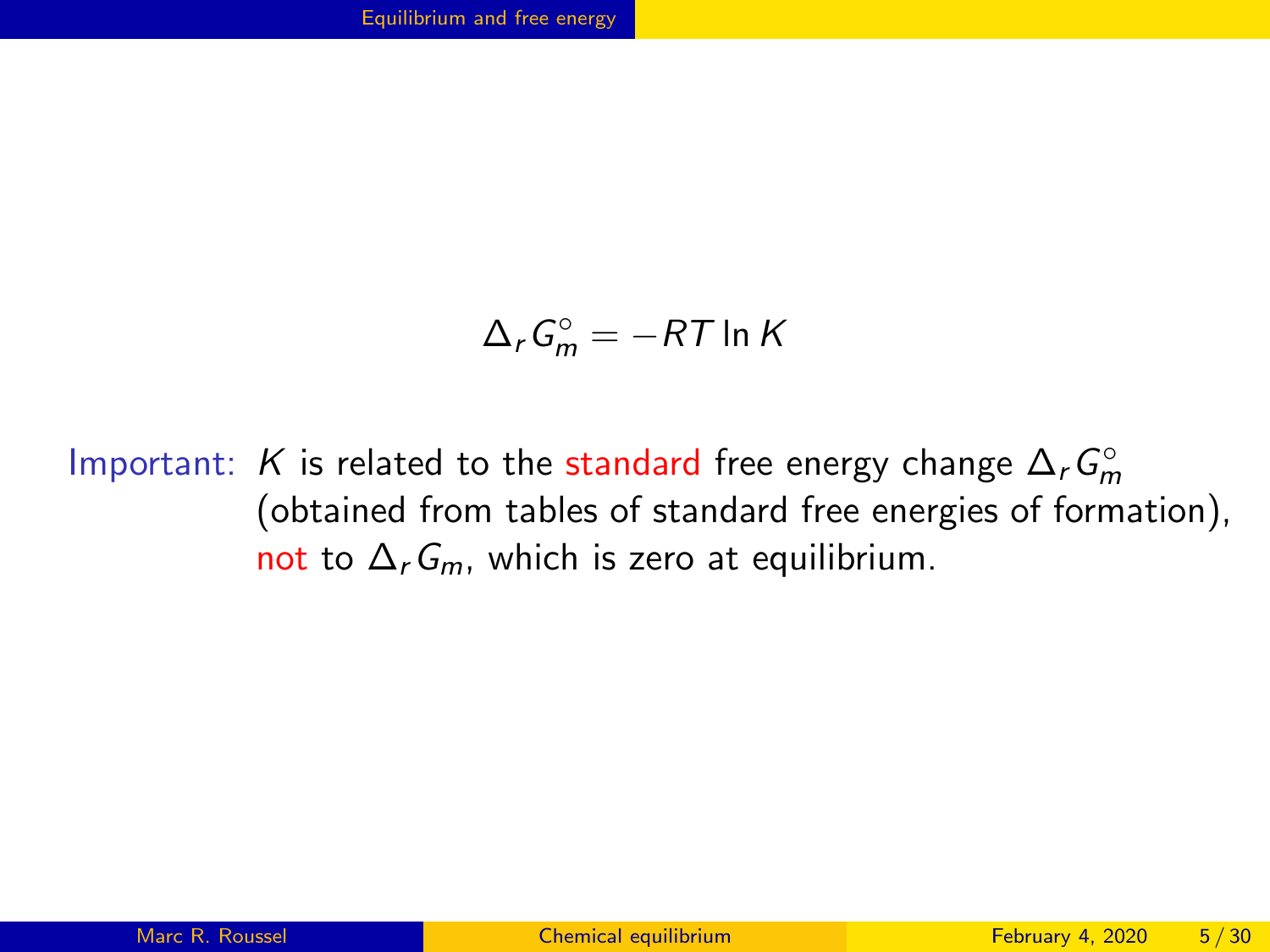<span id="page-5-0"></span>Thinking in terms of Q and K

Roughly,  $Q = \frac{\text{products}}{\text{reactants}}$ .

- If  $Q \lt K$ , then Q needs to grow to reach equilibrium.
- Q increases if we make more products and consume reactants.

Conclusion: If  $Q < K$ , a reaction is thermodynamically allowed as written.

Converse: If  $Q > K$ , the reverse of the reaction is thermodynamically allowed.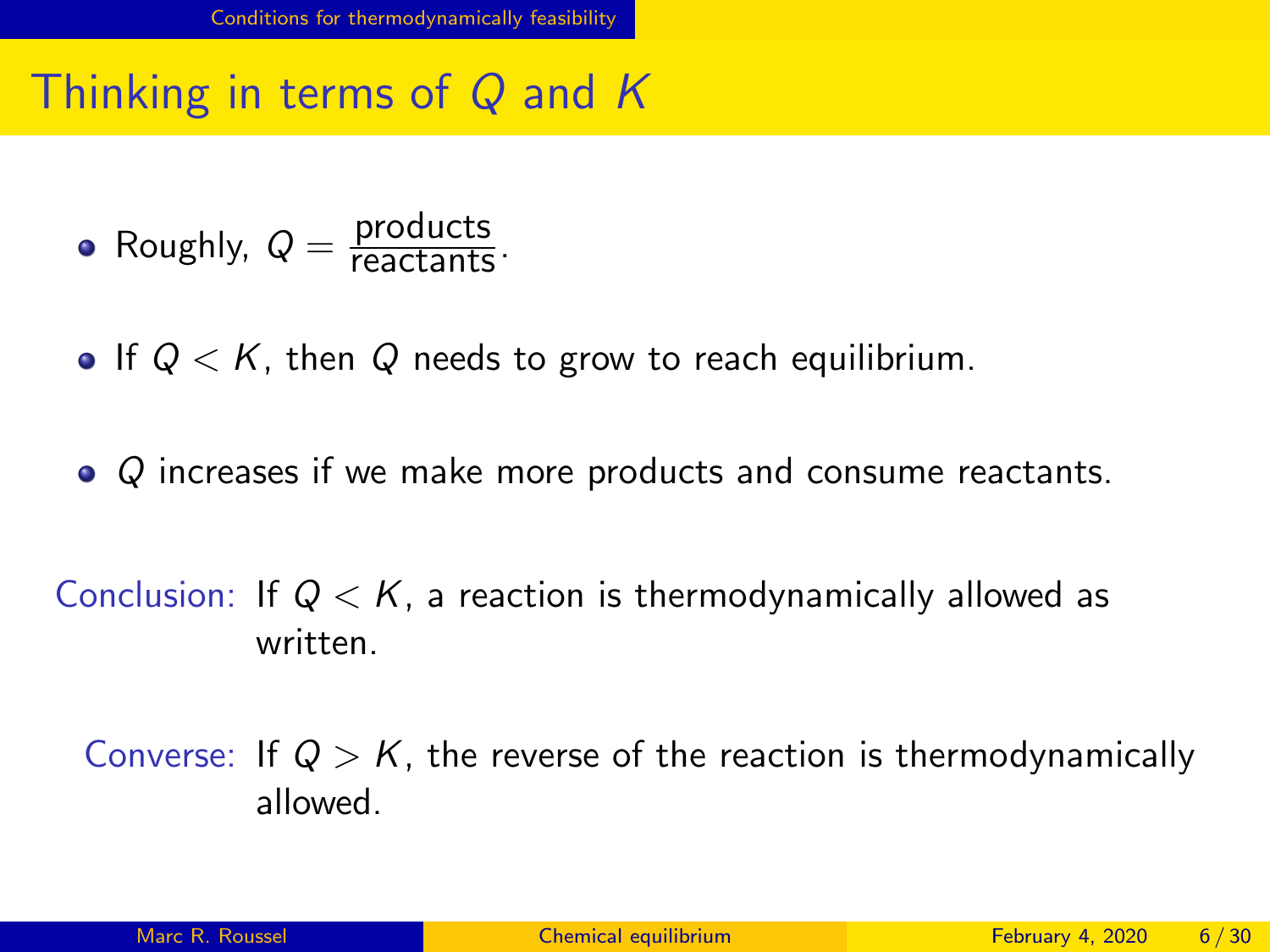#### Conditions for thermodynamic feasibility

$$
\Delta_r G_m < 0 \iff Q < K \iff \text{reaction}
$$
\n
$$
\Delta_r G_m = 0 \iff Q = K \iff \text{equilibrium}
$$
\n
$$
\Delta_r G_m > 0 \iff Q > K \iff \text{reverse reaction}
$$
\n
$$
\Delta_r G_m > 0 \iff Q > K \iff \text{reverse reaction}
$$
\n
$$
\Delta_r G_m > 0 \iff Q > K \iff \text{reversed} \to \text{thermodynamically allowed}
$$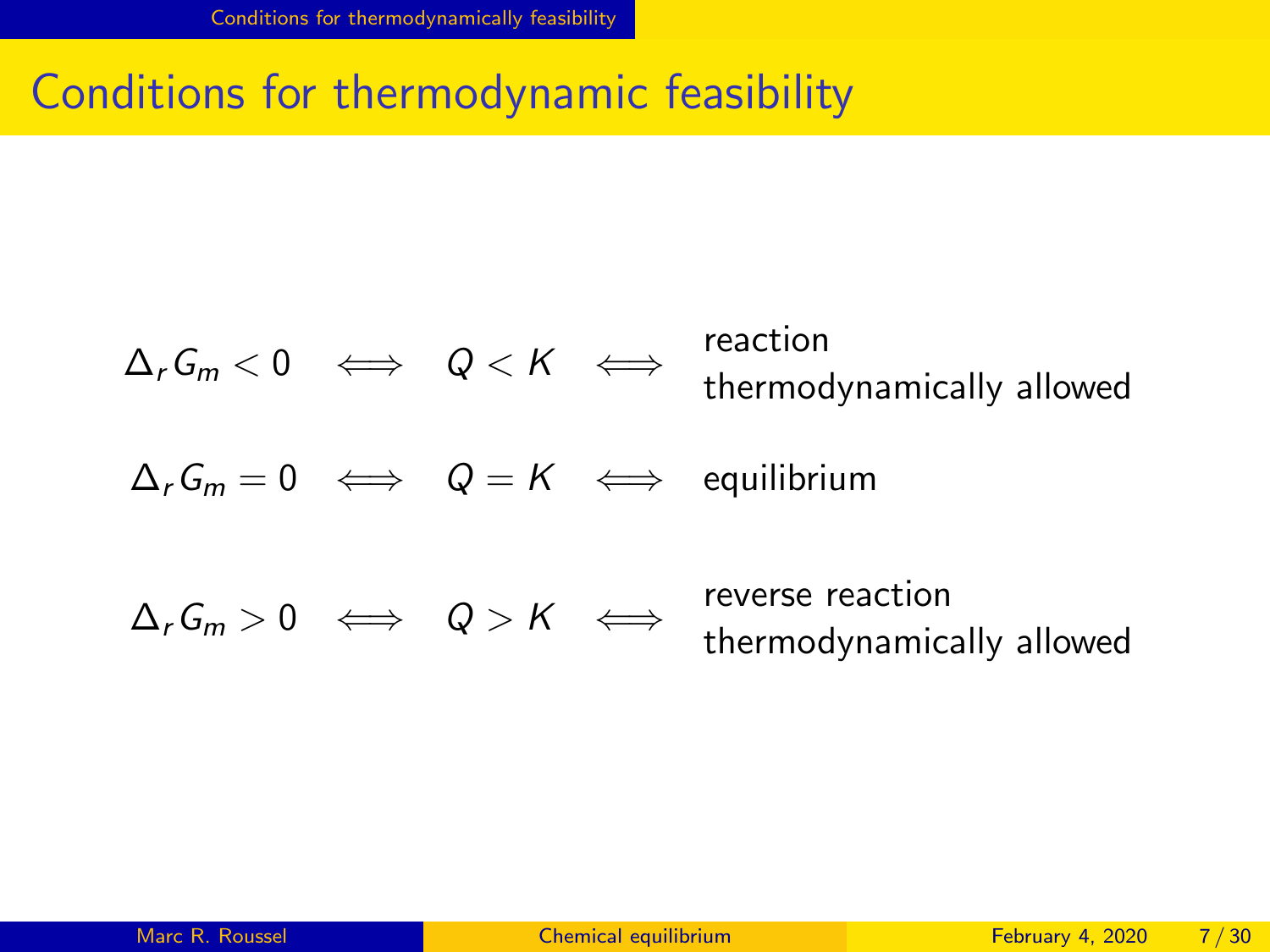#### <span id="page-7-0"></span>Example: Dimerization of NO<sub>2</sub>

$$
2NO_{2(g)}\rightleftharpoons N_2O_{4(g)}
$$

$$
\Delta_r G_m^{\circ} = \Delta_f G^{\circ} (N_2 O_{4}, g) - 2\Delta_f G^{\circ} (N O_{2}, g)
$$
  
= 97.79 - 2(51.3) kJ/mol = -4.8 kJ/mol  

$$
K = \exp \left(-\frac{\Delta_r G_m^{\circ}}{RT}\right)
$$
  
= exp \left(-\frac{-4.8 \times 10^3 \text{ J/mol}}{(8.314463 \text{ J K}^{-1} \text{mol}^{-1})(298.15 \text{ K})}\right)  
= 6.96

(Note the double negative in the exponential.)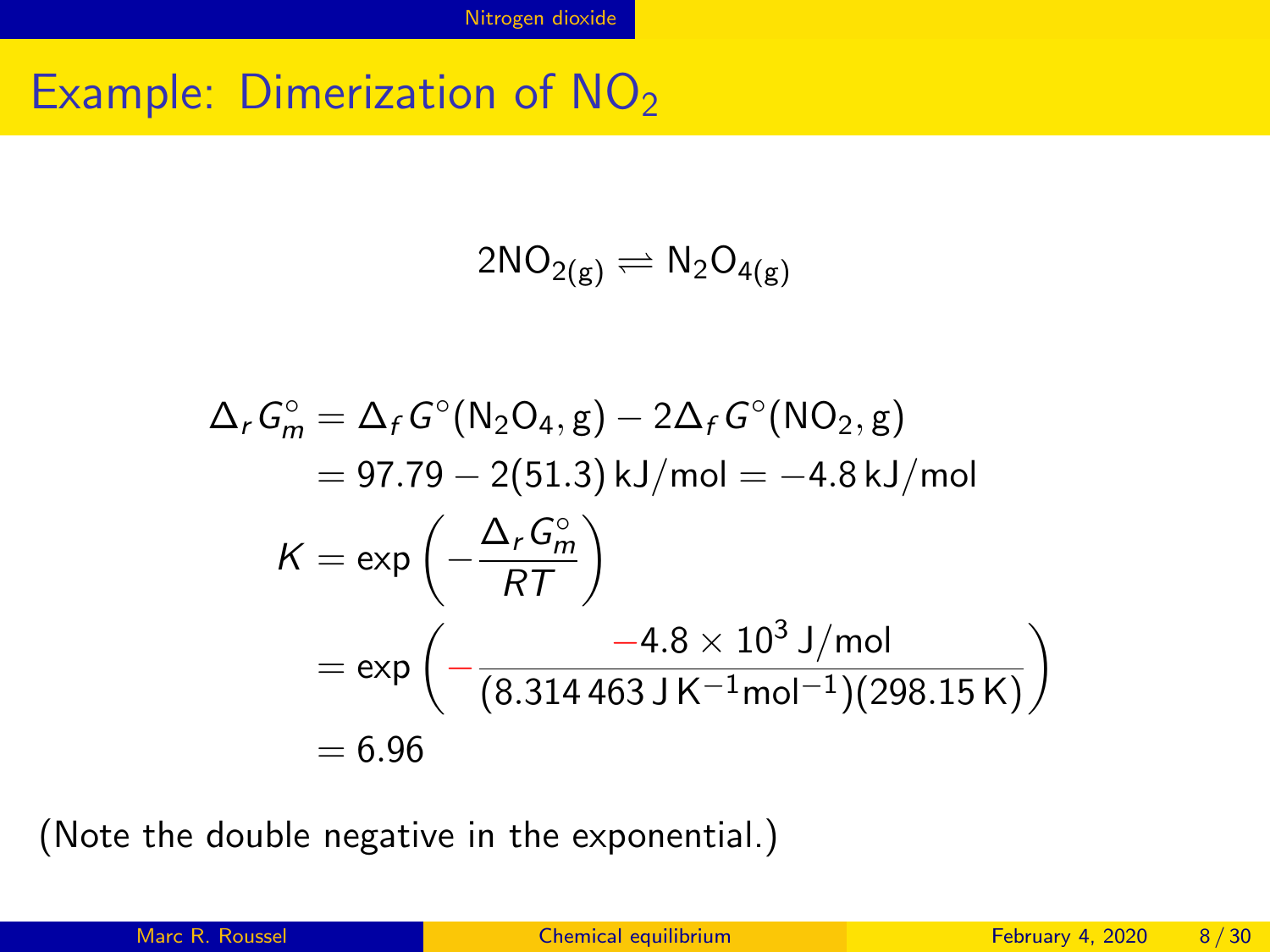- Suppose that, at some particular point in time,  $p_{NO<sub>2</sub>} = 0.4$  bar and  $p_{N_2O_4} = 1.8$  bar.
- Is the reaction thermodynamically allowed under these conditions?

$$
Q = \frac{a_{N_2O_4}}{(a_{NO_2})^2}
$$
  
= 
$$
\frac{p_{N_2O_4}/p^{\circ}}{(p_{NO_2}/p^{\circ})^2}
$$
  
= 
$$
\frac{1.8}{(0.4)^2} = 11
$$
  

$$
Q > K = 6.96
$$

Conclusion: The reaction will run backwards, i.e.  $N_2O_4$  will dissociate into  $NO_2$ .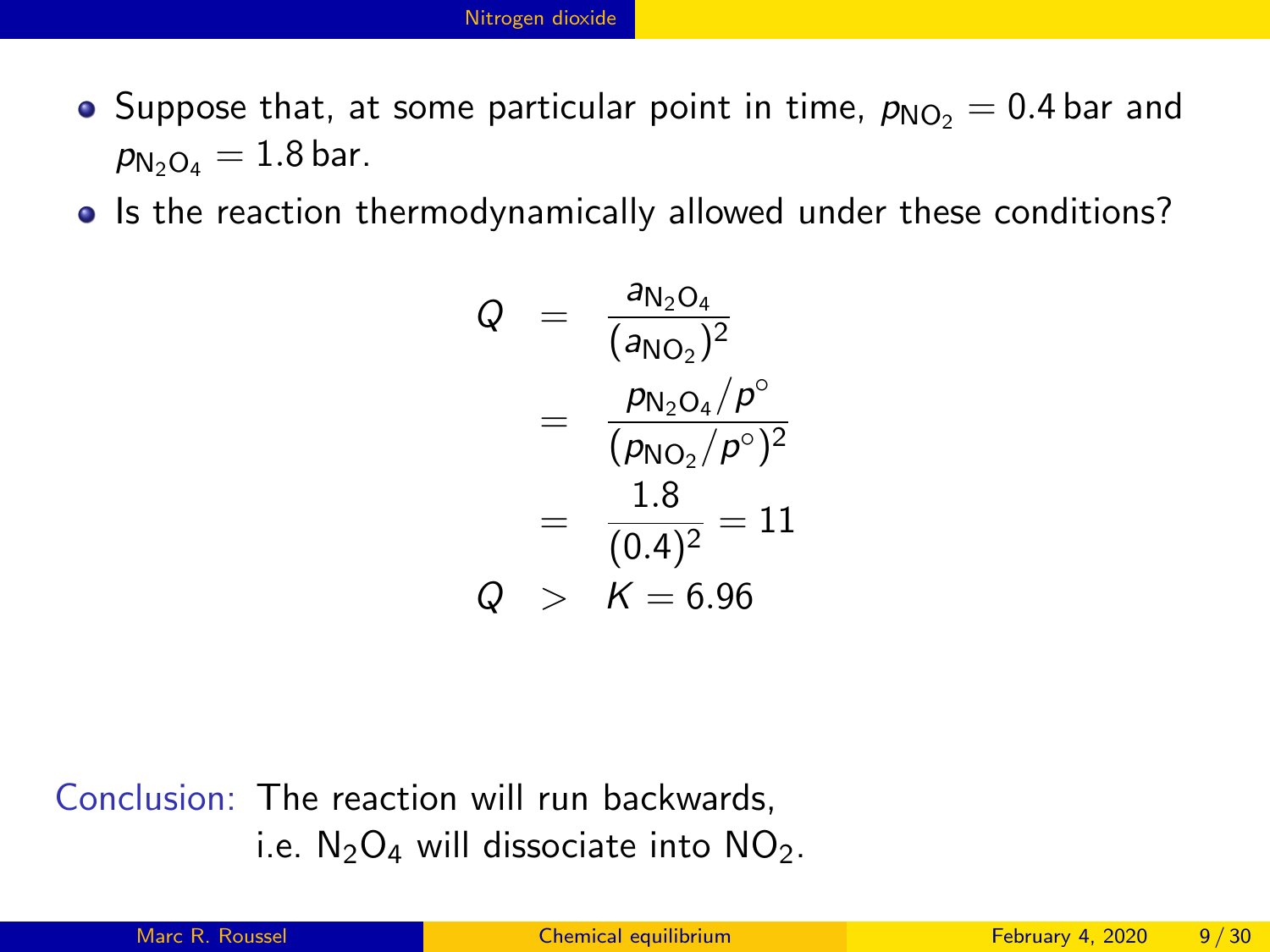We could have come to the same conclusion by calculating  $\Delta_r G_m$ :

$$
\Delta_r G_m = \Delta_r G_m^{\circ} + RT \ln Q
$$
  
= -4.8 kJ/mol + (8.314463 × 10<sup>-3</sup> kJ K<sup>-1</sup>mol<sup>-1</sup>)  
× (298.15 K) ln(11)  
= 1.2 kJ/mol > 0,

from which we also conclude that the reverse reaction is thermodynamically allowed.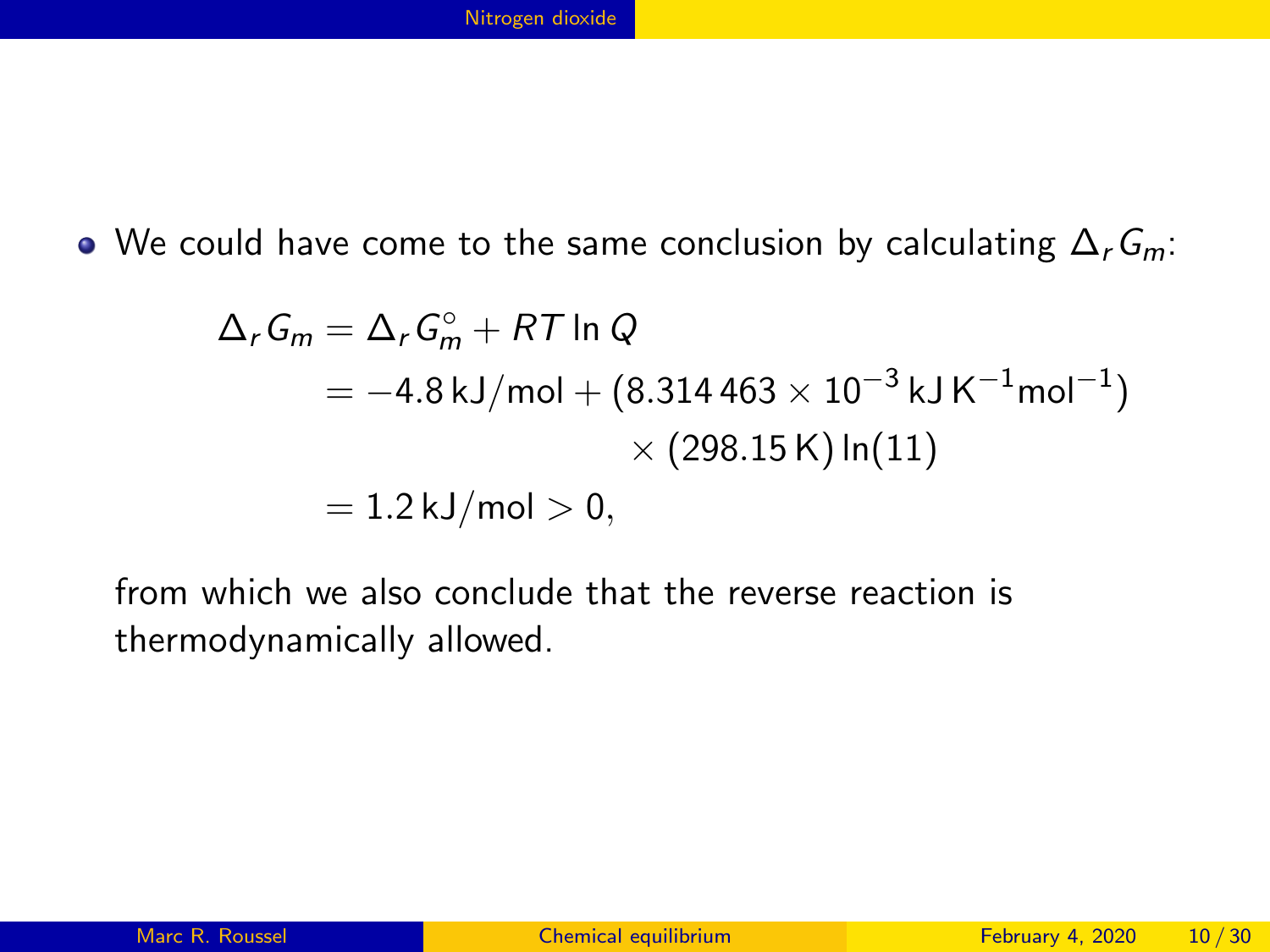#### Calculating an equilibrium mixture

$$
2NO_{2(g)}\rightleftharpoons N_2O_{4(g)}
$$

- For the composition given above (0.4 bar  $NO_2$ , 1.8 bar  $N_2O_4$ , we know that the reaction will run backwards, dissociating  $N_2O_4$ , until equilibrium is reached.
- What is the equilibrium composition?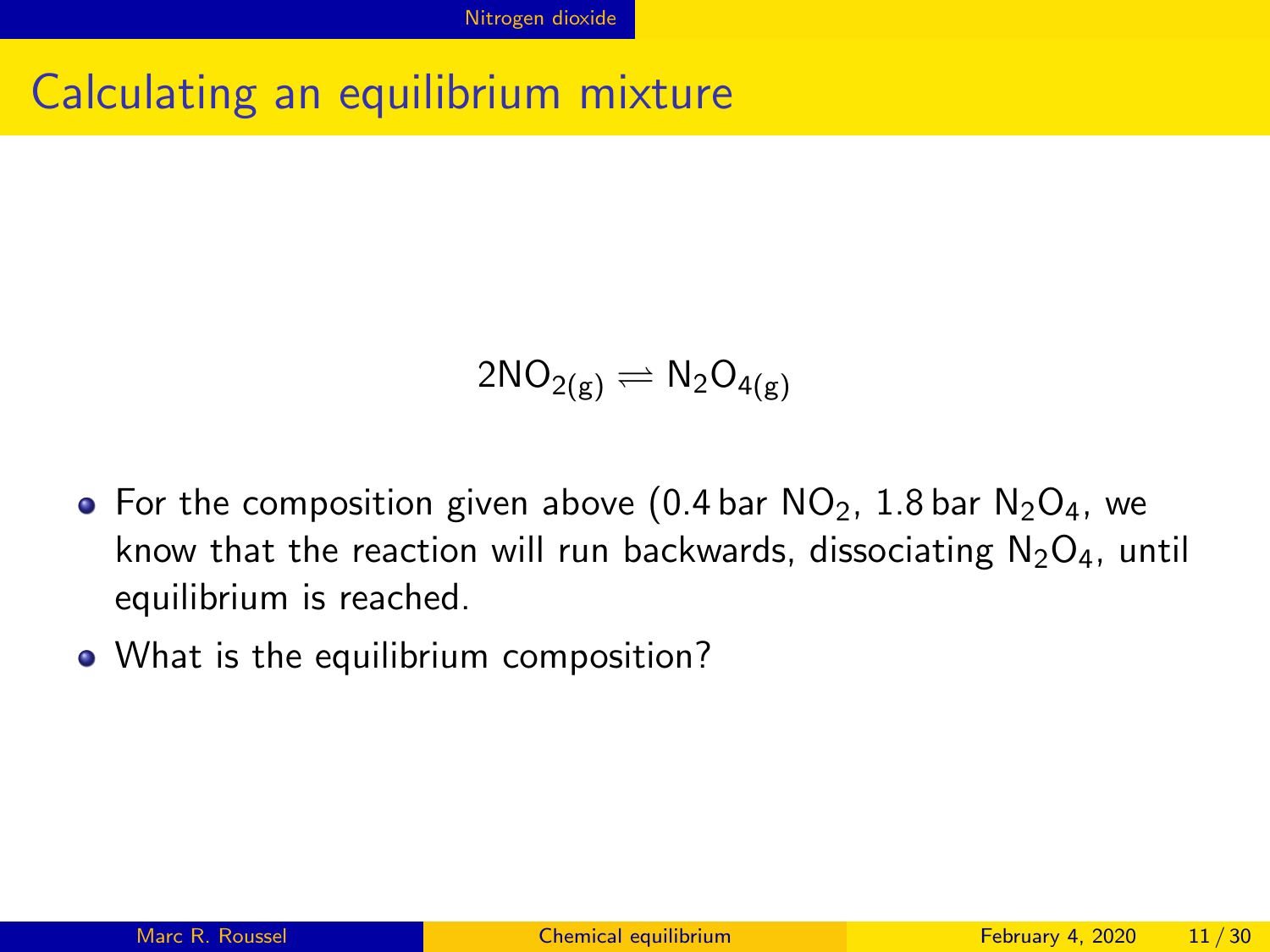$$
2NO_{2(g)}\rightleftharpoons N_2O_{4(g)}
$$

• Use an Initial/Change/Equilibrium (ICE) table to figure out the equilibrium composition.

|    | NO <sub>2</sub> | $\rm N_2O_4$ |
|----|-----------------|--------------|
|    | 0.4             | 1.8          |
| C  | 2x              | $-x$         |
| E. | $0.4 + 2x$      | $1.8 - x$    |

Substitute into the equilibrium relationship:

$$
K = 6.96 = \frac{a_{N_2O_4}}{a_{NO_2}^2} = \frac{1.8 - x}{(0.4 + 2x)^2}
$$

and solve for x.

• Find  $x = 0.0507$ , which gives  $p_{NO<sub>2</sub>} = 0.50$  bar and  $p_{NoO<sub>4</sub>} = 1.75$  bar.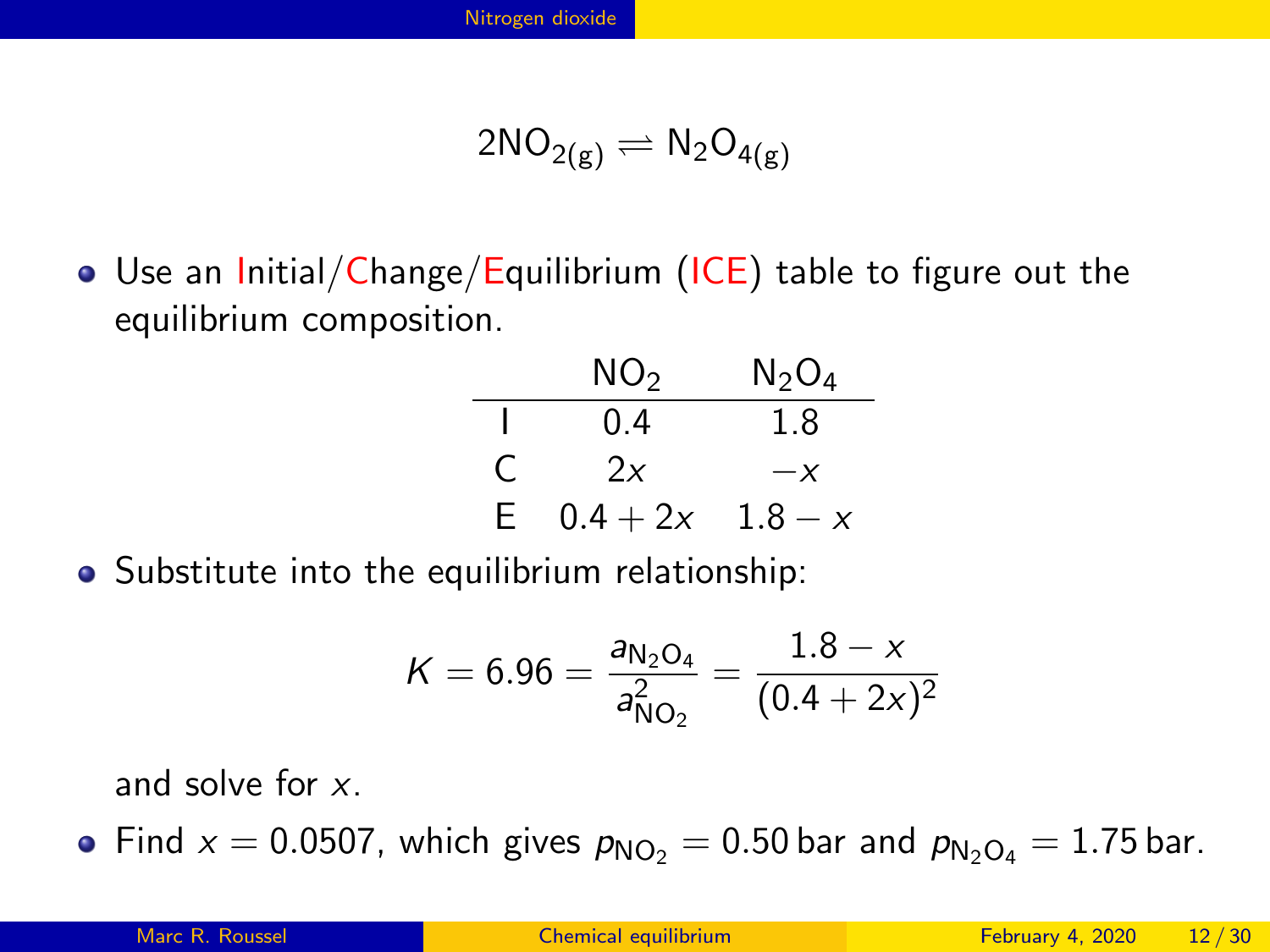#### <span id="page-12-0"></span>Acid ionization constants

The acid ionization constant  $K_a$  of (e.g.) hydrofluoric acid is the equilibrium constant for the reaction

$$
{\sf HF}_{(\mathsf{aq})} \rightleftharpoons {\sf H}^+_{(\mathsf{aq})} + {\sf F}^-_{(\mathsf{aq})}, \quad \mathsf{K}_\mathsf{a} = 6.6 \times 10^{-4}
$$

Problem: Calculate 
$$
\Delta_f G^{\circ}(HF, aq)
$$
 given  
\n $\Delta_f G^{\circ}(F_{(aq)}^-) = -281.52 \text{ kJ/mol}.$   
\nAnswer:  $\Delta_f G^{\circ}(HF, aq) = -299.7 \text{ kJ/mol}$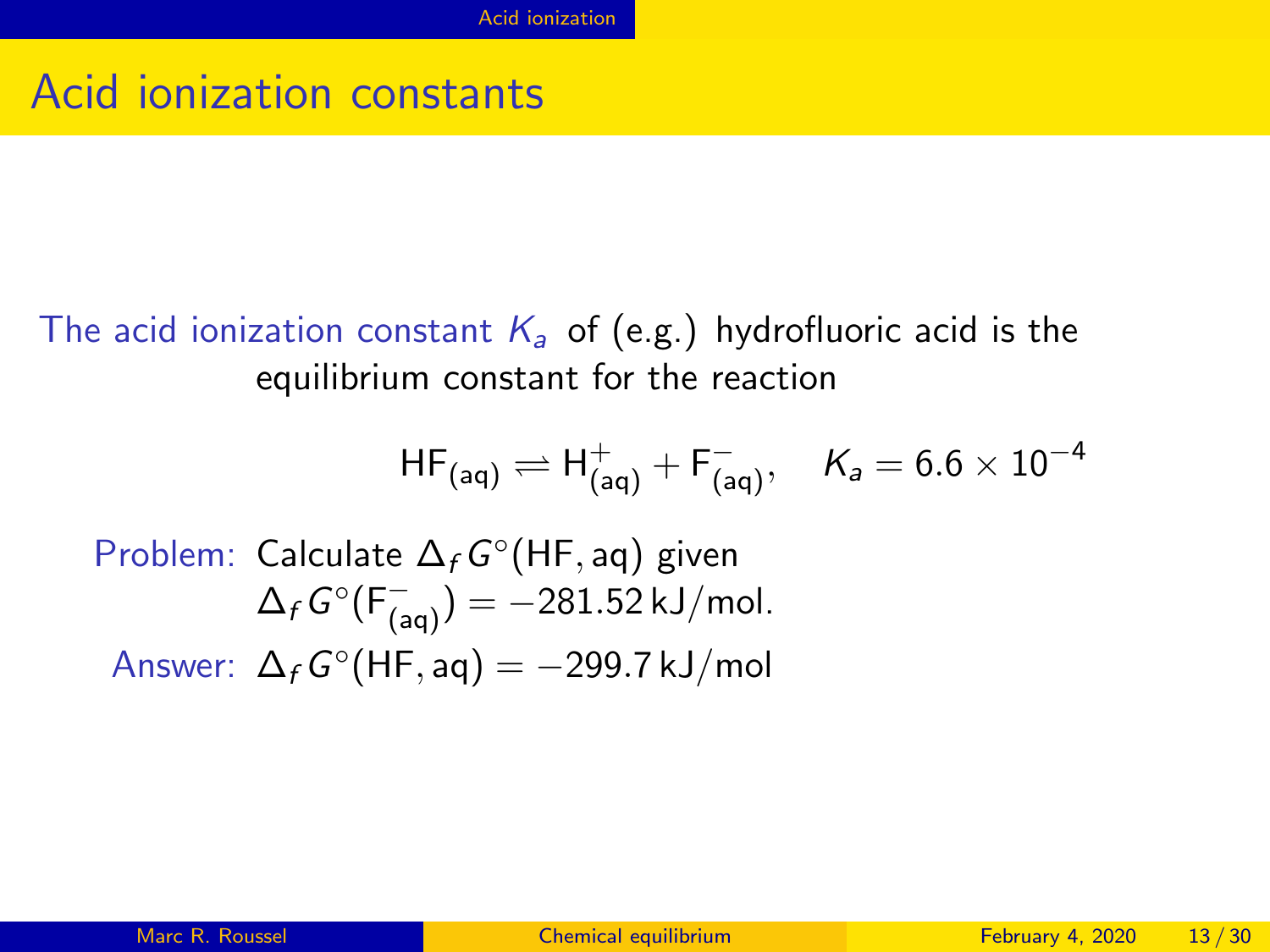[Ocean acidification](#page-13-0)

<span id="page-13-0"></span>

#### Important definition:  $pH = -\log_{10}(a_{H^{+}})$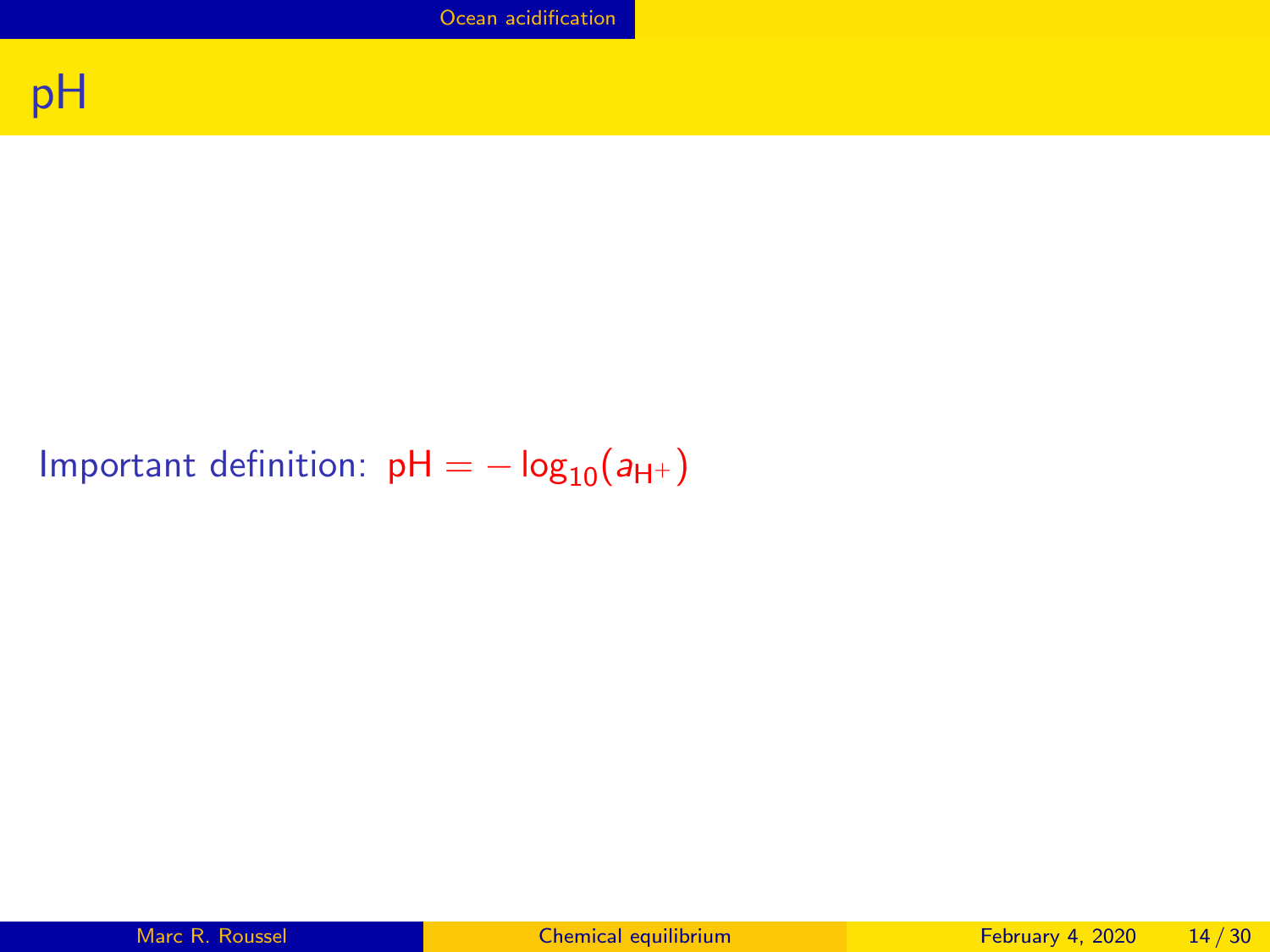## pH of water in equilibrium with atmospheric  $CO<sub>2</sub>$

- $\bullet$  CO<sub>2</sub> in the atmosphere currently has a concentration of approximately 411 ppm.
- $\bullet$  CO<sub>2</sub> reacts with water according to

$$
CO_{2(g)} + H_2O_{(I)} \rightleftharpoons HCO^{-}_{3(aq)} + H^{+}_{(aq)}
$$

- $\bullet$  Equilibration with  $CO<sub>2</sub>$  therefore acidifies water.
- What is the pH of water that has been equilibrated with the atmosphere at 25 ◦C?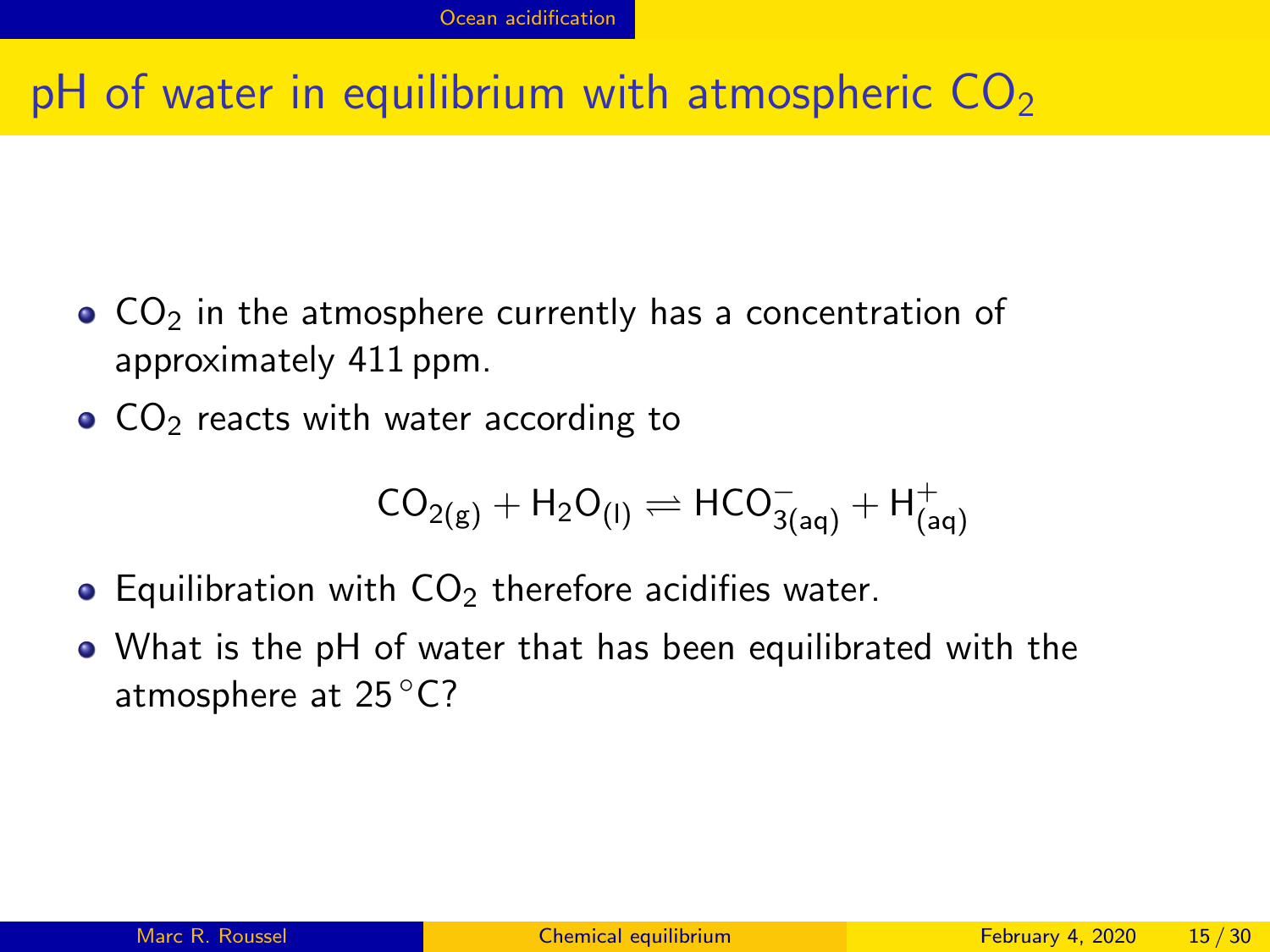#### pH of water in equilibrium with atmospheric  $CO<sub>2</sub>$ Conversion from ppm to bar

- **•** ppm can refer to mass or mole fraction.
- In the case of atmospheric gases, the concentration is a mole fraction.
- 411 ppm means that for every million molecules in the atmosphere, approximately 411 are  $CO<sub>2</sub>$  molecules.
- Given the proportionality between  $n$  and  $p$ , this means that

$$
\rho_{\text{CO}_2} = \frac{411}{10^6}(1.013\,25\,\text{bar}) = 4.16\times10^{-4}\,\text{bar}
$$

at average sea level pressure.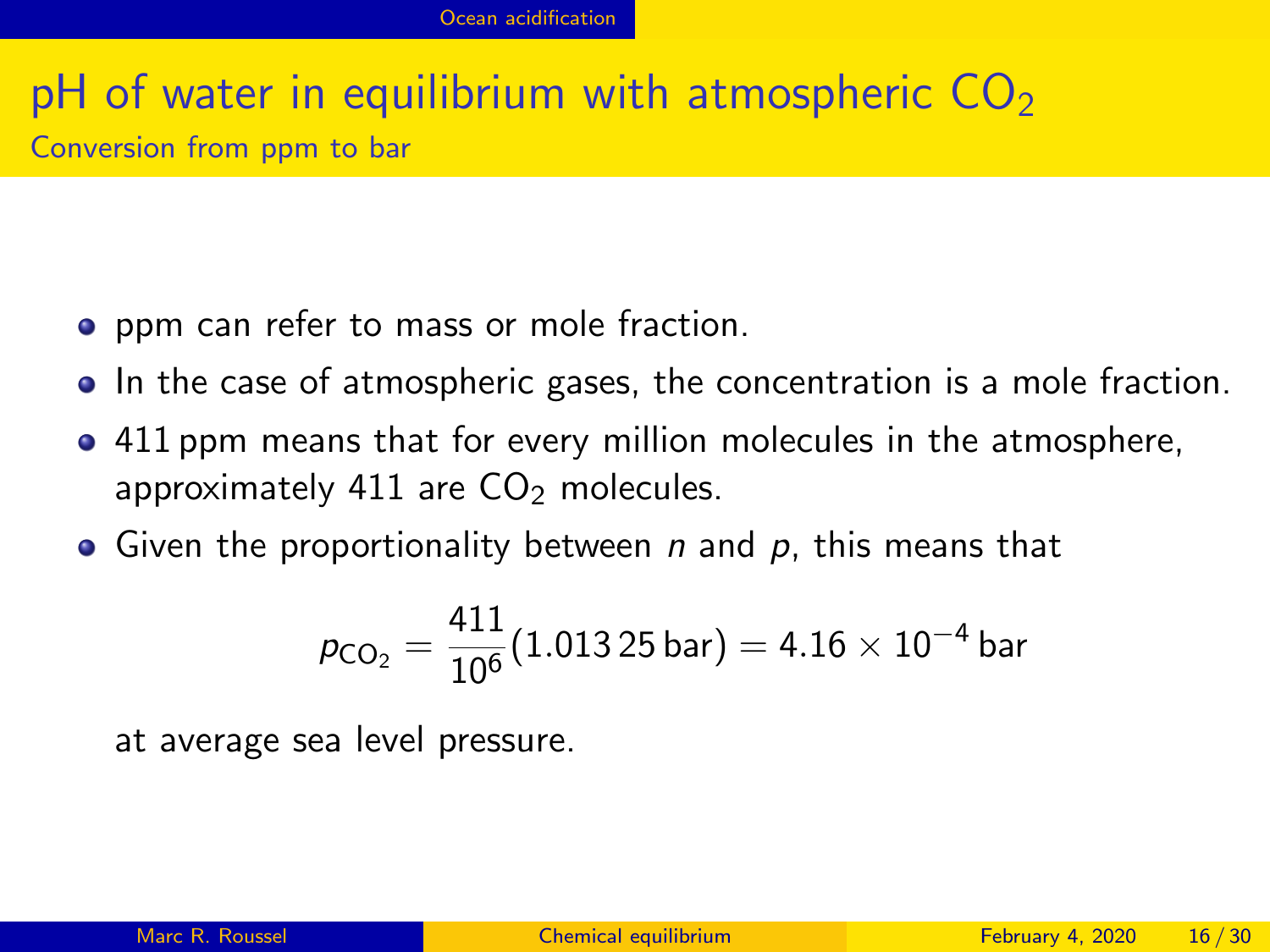pH of water in equilibrium with atmospheric  $CO<sub>2</sub>$ 

$$
CO_{2(g)} + H_2O_{(I)} \rightleftharpoons HCO_{3(aq)}^- + H_{(aq)}^+
$$
  
\n
$$
O_{2(g)} \qquad \qquad \Delta_f G^{\circ}/kJ \text{ mol}^{-1}
$$
  
\n
$$
CO_{2(g)} \qquad \qquad -394.37
$$
  
\n
$$
HCO_{3(aq)}^- \qquad \qquad -586.8
$$
  
\n
$$
H_2O_{(I)} \qquad \qquad -237.140
$$

From these data, calculate

$$
\Delta_r G^\circ = 44.7 \,\text{kJ}\,\text{mol}^{-1}
$$

$$
K = 1.47 \times 10^{-8}
$$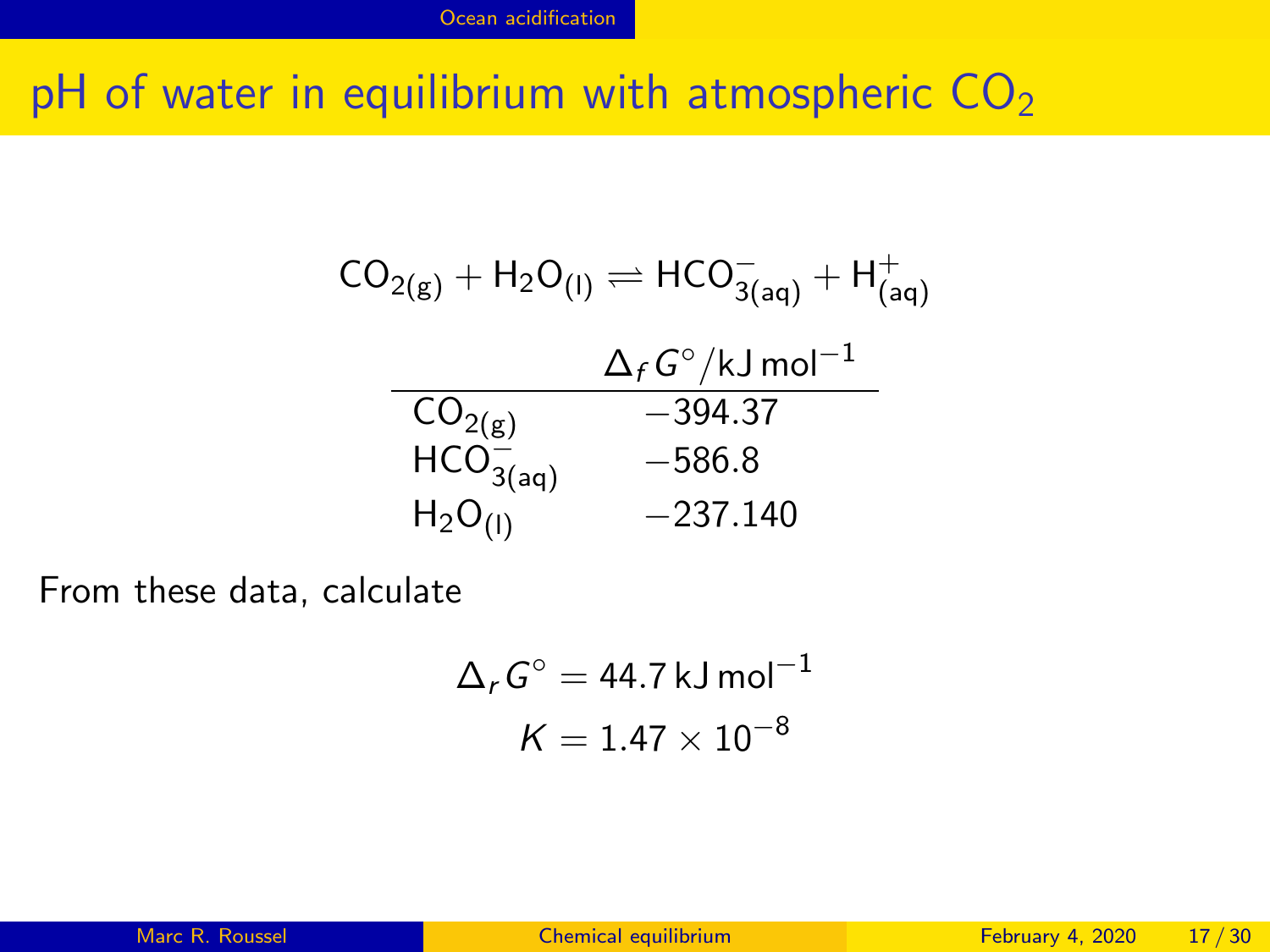pH of water in equilibrium with atmospheric  $CO<sub>2</sub>$ 

$$
CO_{2(g)} + H_2O_{(I)} \rightleftharpoons HCO_{3(aq)}^- + H_{(aq)}^+
$$

$$
K = \frac{(a_{HCO_3^-})(a_{H^+})}{(a_{CO_2})(a_{H_2O})}
$$

- $\bullet$  Take  $a_{H_2O} \approx 1$ .
- $\mathsf{a}_\mathsf{CO_2} = \mathsf{p}_\mathsf{CO_2} / \mathsf{p}^\circ = 4.16 \times 10^{-4}$
- If we start with pure water, then  $a_{\mathsf{HCO}_3^-} = a_{\mathsf{H}^+}.$
- **o** Solve

$$
1.47\times 10^{-8} = \frac{(a_{\text{H}^+})^2}{(4.16\times 10^{-4})}
$$

to get  $a_{\mathsf{H}^+}=2.47\times 10^{-6}.$ 

• pH =  $-\log_{10} a_{H^+} = 5.61$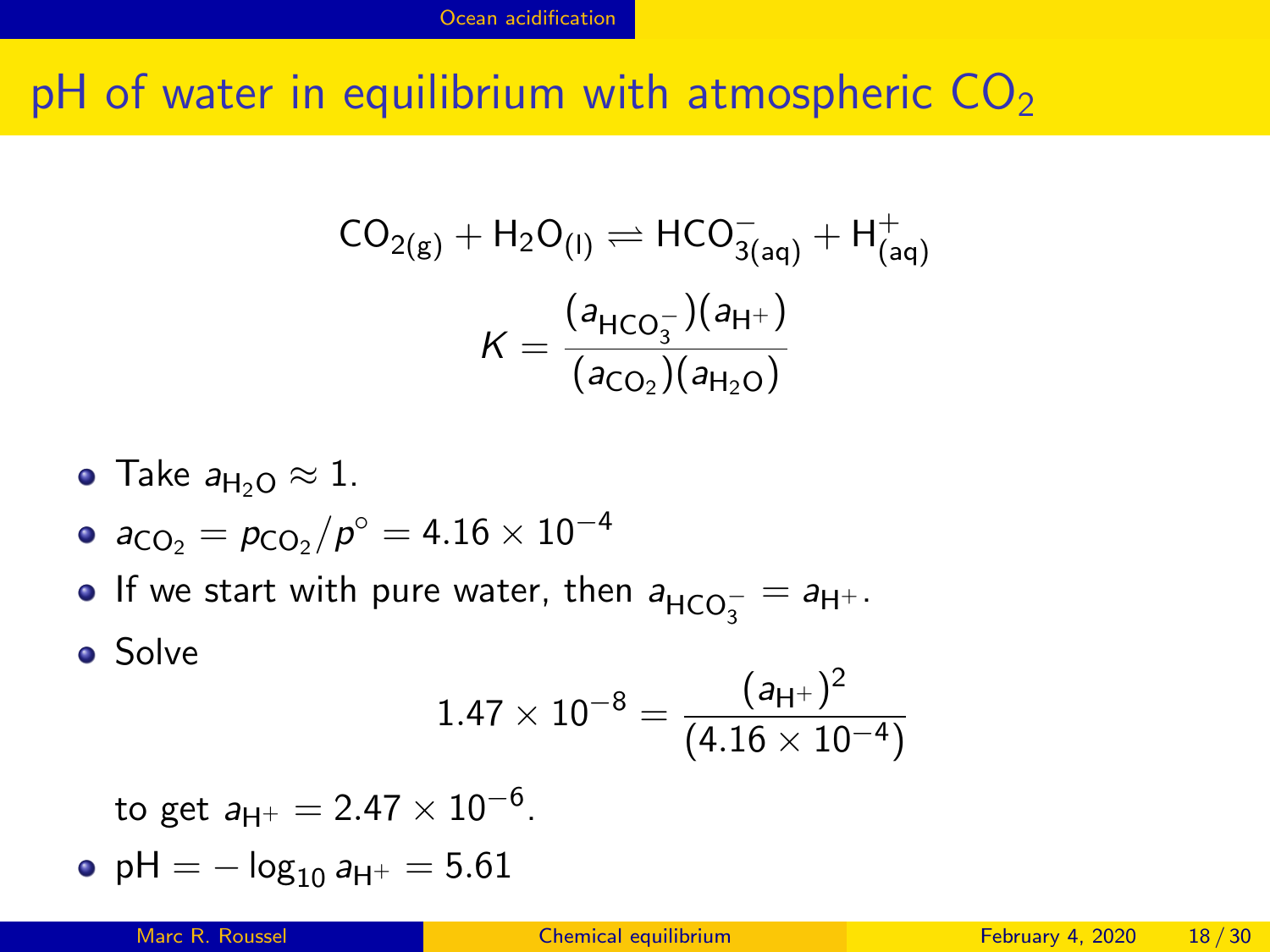#### Ocean acidification

- The foregoing calculation shows that surface water acidity is linked to atmospheric  $CO<sub>2</sub>$  levels.
- More  $CO<sub>2</sub> \implies$  increased acidity
- Seawater is slightly alkaline due to equilibria involving carbonate minerals, notably

$$
\mathsf{CaCO}_{3(s)}\rightleftharpoons\mathsf{Ca}^{2+}_{(aq)}+\mathsf{CO}^{2-}_{3(aq)}.
$$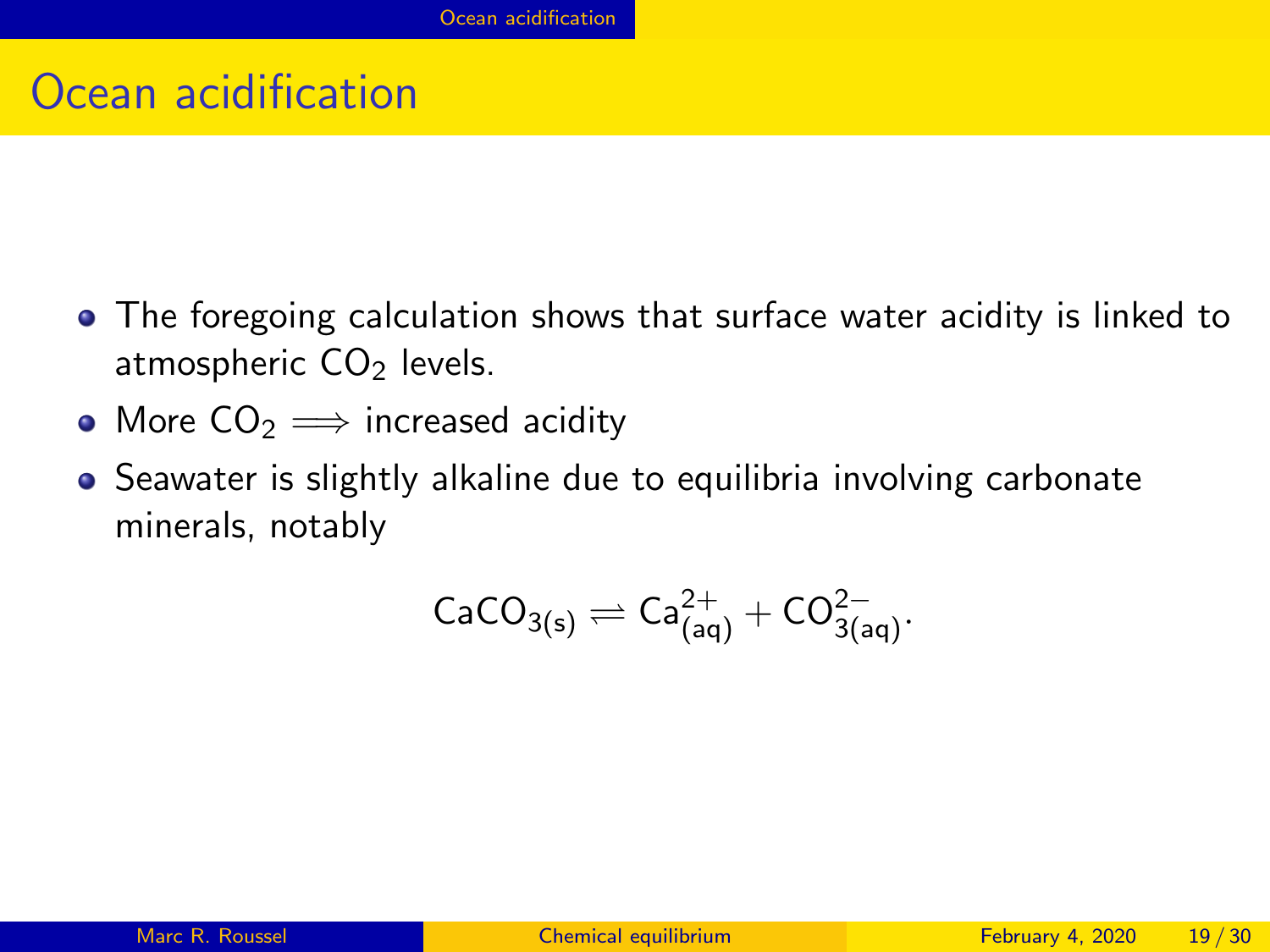#### Ocean acidification (continued)

• Key equilibria in sea water

$$
\begin{aligned} \text{CaCO}_{3(s)} & \rightleftharpoons \text{Ca}_{\text{(aq)}}^{2+} + \text{CO}_{3\text{(aq)}}^{2-} \\ \text{CO}_{3\text{(aq)}}^{2-} + \text{H}_2\text{O}_{\text{(l)}} & \rightleftharpoons \text{HCO}_{3\text{(aq)}}^{-} + \text{OH}_{\text{(aq)}}^{-} \\ \text{CO}_{2(g)} + \text{H}_2\text{O}_{\text{(l)}} & \rightleftharpoons \text{HCO}_{3\text{(aq)}}^{-} + \text{H}_{\text{(aq)}}^{+} \end{aligned}
$$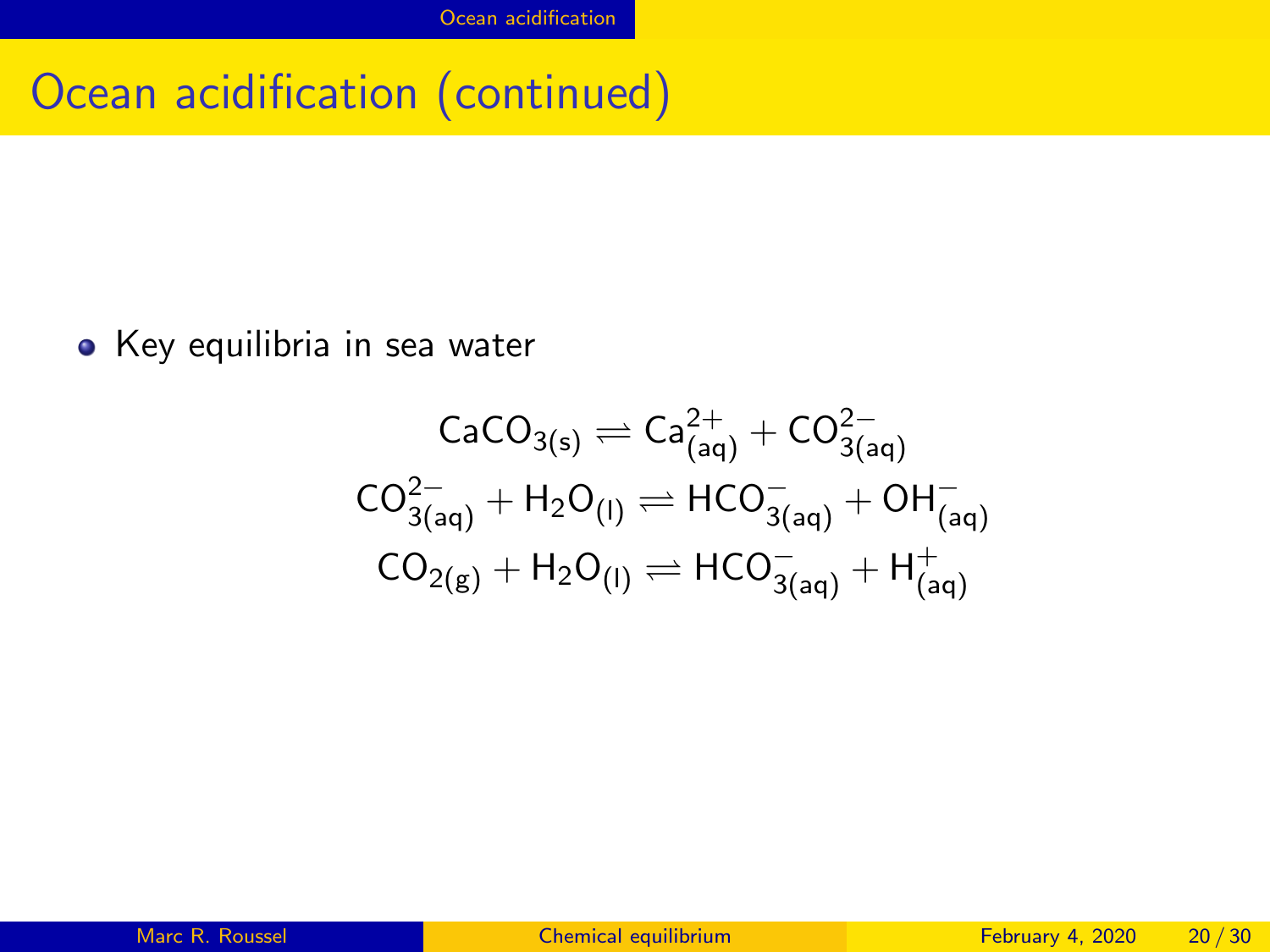#### Ocean acidification (continued)

• Calculation of pH vs atmospheric  $CO<sub>2</sub>$  pressure using only these equilibria:



 $(280 \text{ ppm} = \text{pre-industrial}, 411 = \text{current},$  $600 =$  year 2100 if emissions continue at current levels)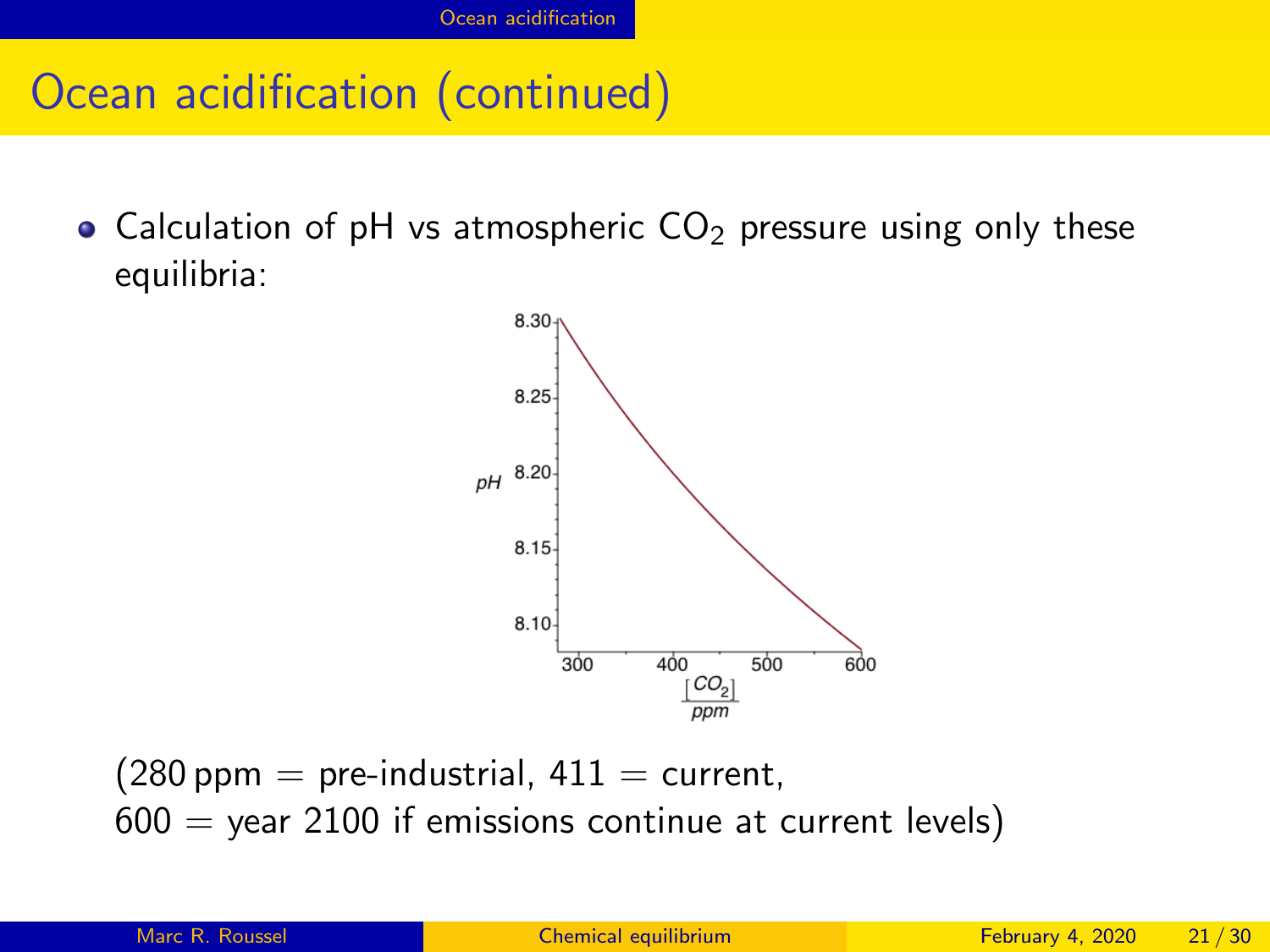# Ocean acidification (continued)

Solubility of calcium carbonate

These may not seem like large changes in pH, but **1** pH is a logarithmic scale.

Decrease by 0.1 pH units = increase in  $[H^+]$  by a factor of 1.26

2 Causes a large relative change in  $CaCO<sub>3</sub>$  solubility:



 $\bullet$  13% increase in CaCO<sub>3</sub> solubility from pre-industrial CO<sub>2</sub> levels to now

**•** Problem for shellfish!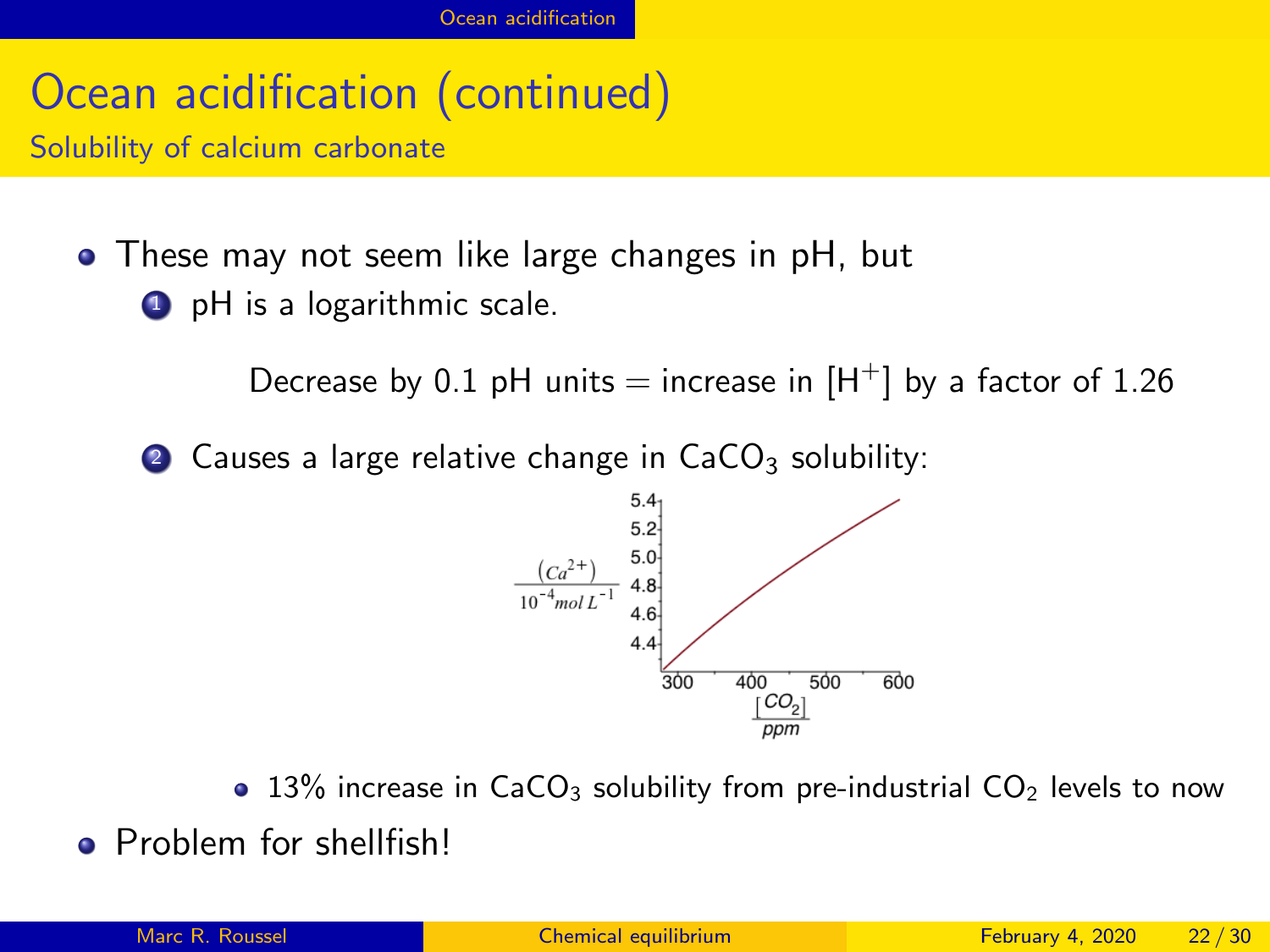#### <span id="page-22-0"></span>Vapor pressure of a pure substance

- Imagine taking a pure substance (solid or liquid), putting it in an air-tight container, removing all the air, then letting it come to equilibrium.
- The equilibrium pressure reached in this experiment is the vapor pressure of the substance and is due to evaporation of the substance.
	- Note: It isn't really necessary to remove the air, but it makes the measurement easier.
- Also note that if the partial pressure of a substance is lower than the (equilibrium) vapor pressure, it will evaporate. If, on the other hand, the partial pressure is higher than the vapor pressure, it will condense.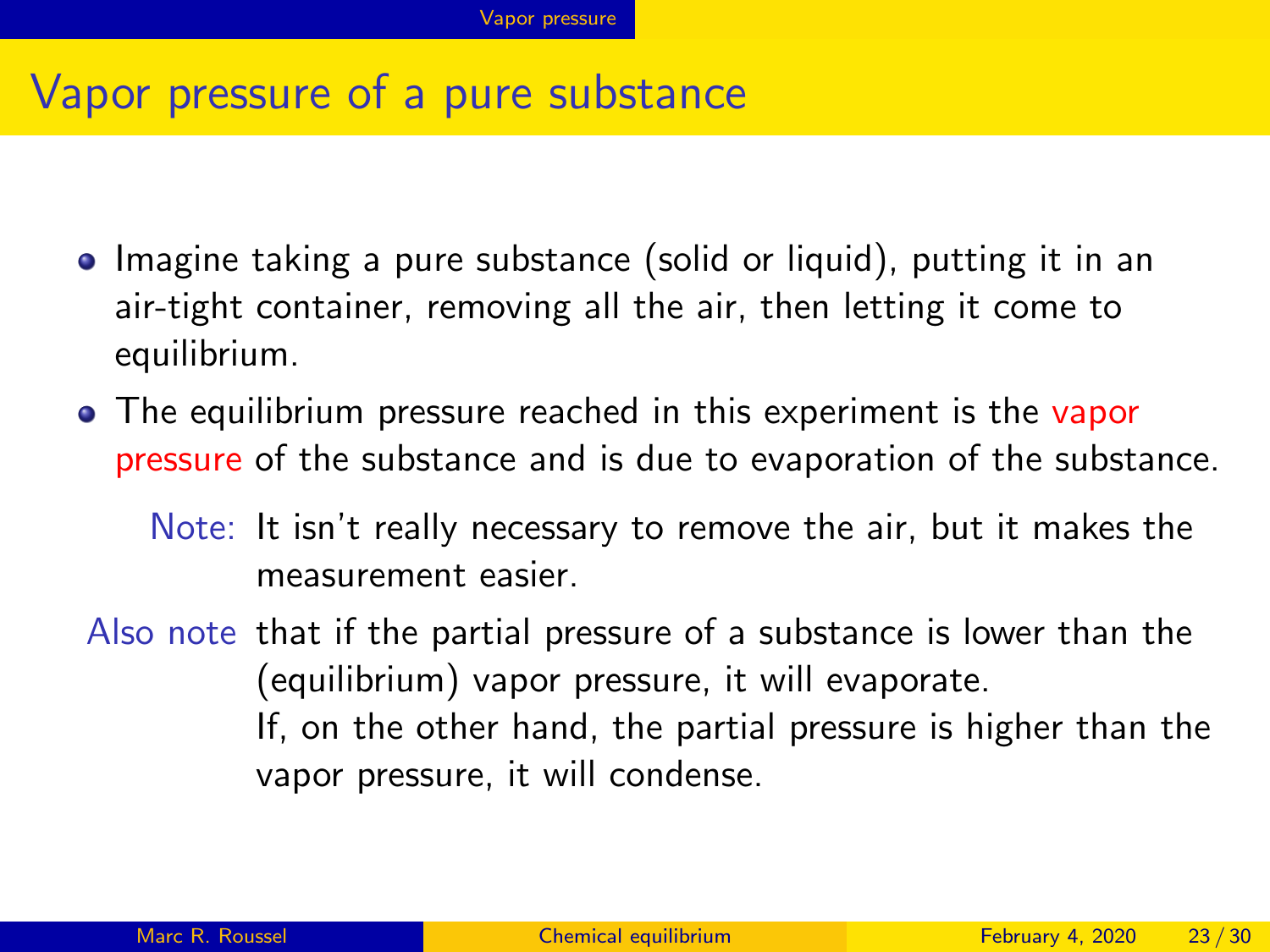#### Problem: Calculate the vapor pressure of pure water at 25◦C.

|              | Species $\Delta_f G^{\circ}/kJ$ mol <sup>-1</sup> |
|--------------|---------------------------------------------------|
| $H_2O_{(1)}$ | $-237.140$                                        |
| $H_2O_{(g)}$ | $-228.582$                                        |

Answer:  $3.17 \times 10^{-2}$  bar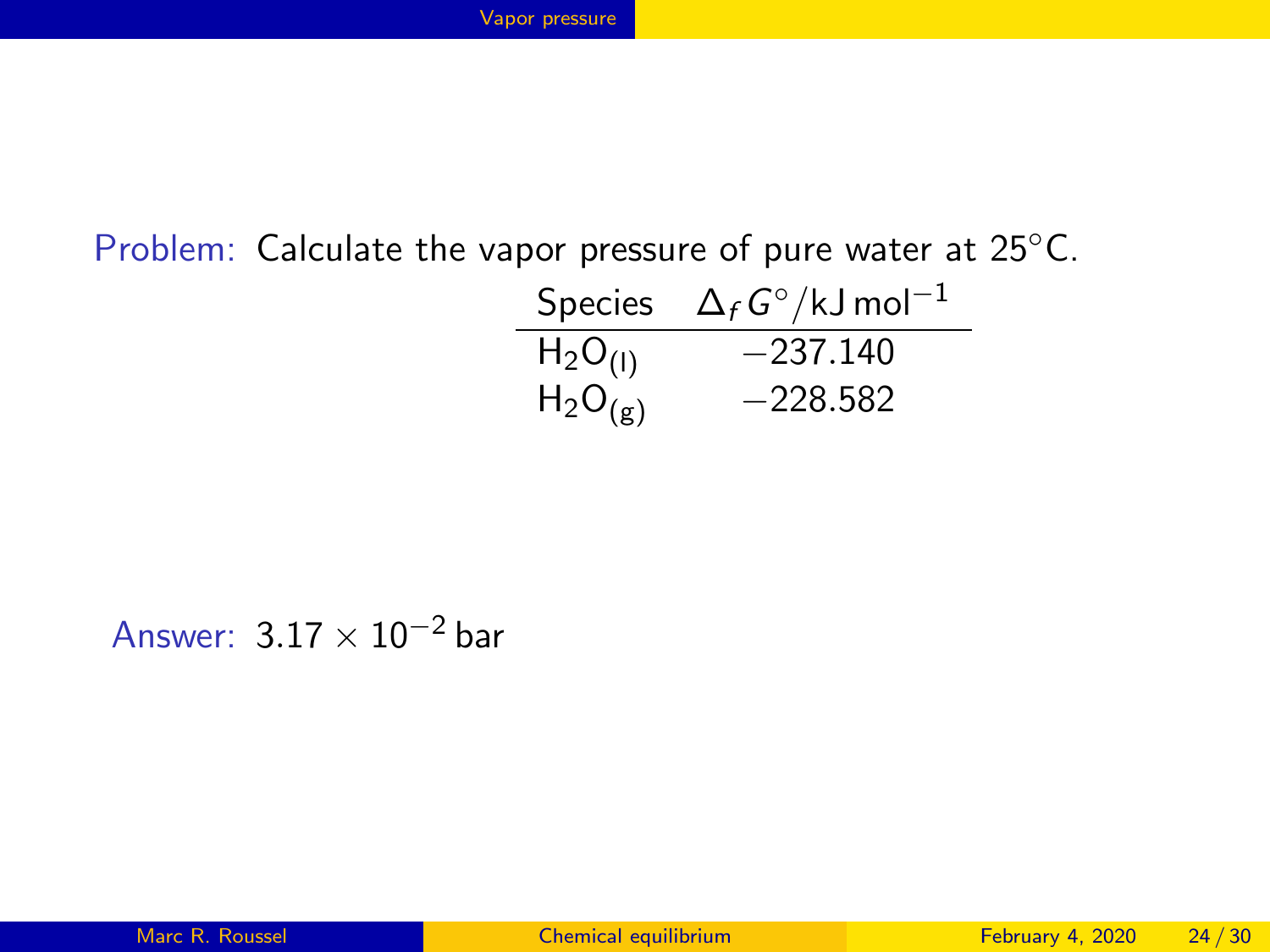#### Vapor pressures of solutions

- What about the vapor pressure of a solution?
- This could be due either to the solvent alone if the solute is (relatively) involatile (e.g. ionic compounds, sugar), or to a combination of the solvent and solute.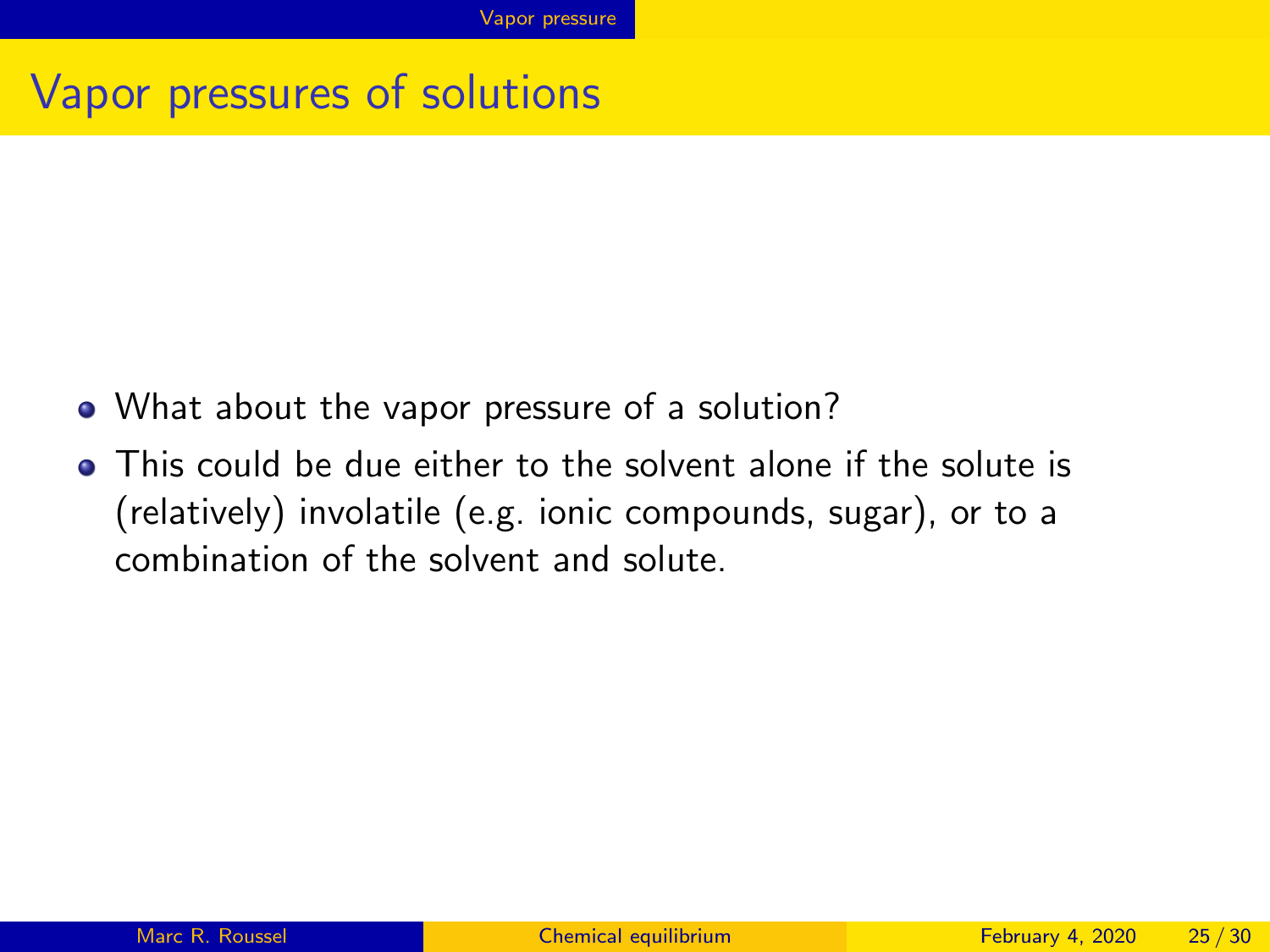#### Vapor pressures of solutions Raoult's law

Let's start by looking at the solvent, again using water as an example.

$$
H_2O_{(I)} \rightleftharpoons H_2O_{(g)}
$$

$$
K = \frac{a_{\rm g}}{a_{\rm l}} = \frac{p_{\rm H_2O}/p^{\circ}}{X_{\rm H_2O}}
$$

Note that  $K = p(\mathsf{H}_2\mathsf{O}, \mathsf{pure})/p^\circ$ . Notation:  $p(H_2O, pure) \equiv p_{H_2O}^{\bullet}$ 

$$
\therefore p_{\mathsf{H}_2\mathsf{O}} = p_{\mathsf{H}_2\mathsf{O}}^{\bullet} X_{\mathsf{H}_2\mathsf{O}}
$$

or, in general,

$$
p_{\text{solvent}} = p_{\text{solvent}}^{\bullet} X_{\text{solvent}}
$$

**•** This equation is known as Raoult's law.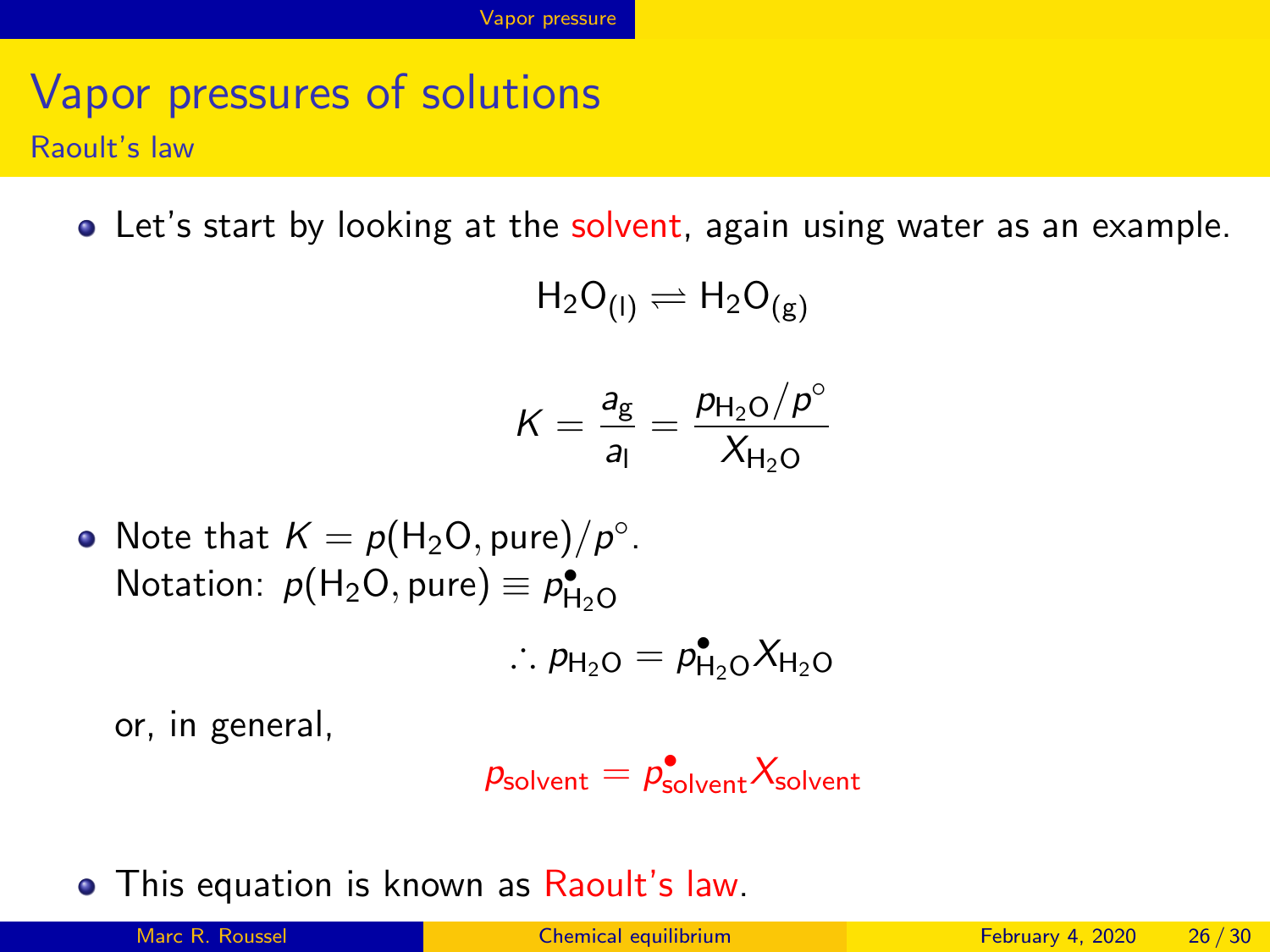- Let's calculate the vapor pressure of an aqueous solution prepared by dissolving 1.875 mol of sodium sulfate in 1.000 kg of water at  $60^{\circ}$ C.
- The vapor pressure of pure water at this temperature is 149 Torr.

$$
n_{\text{H}_2\text{O}} = \frac{1000 \text{ g}}{18.0153 \text{ g/mol}} = 55.51 \text{ mol}
$$
\n
$$
n_{\text{Na}^+} = 2(1.875 \text{ mol}) = 3.750 \text{ mol}
$$
\n
$$
n_{\text{SO}_4^{2-}} = 1.875 \text{ mol}
$$
\n
$$
\therefore X_{\text{H}_2\text{O}} = \frac{n_{\text{H}_2\text{O}}}{n_{\text{H}_2\text{O}} + n_{\text{Na}^+} + n_{\text{SO}_4^{2-}}} = \frac{55.51 \text{ mol}}{55.51 + 3.750 + 1.875 \text{ mol}}
$$
\n
$$
= 0.9080
$$
\n
$$
\therefore p_{\text{H}_2\text{O}} = p_{\text{H}_2\text{O}}^{\bullet} X_{\text{H}_2\text{O}} = (149 \text{ Torr})(0.9080) = 135 \text{ Torr}
$$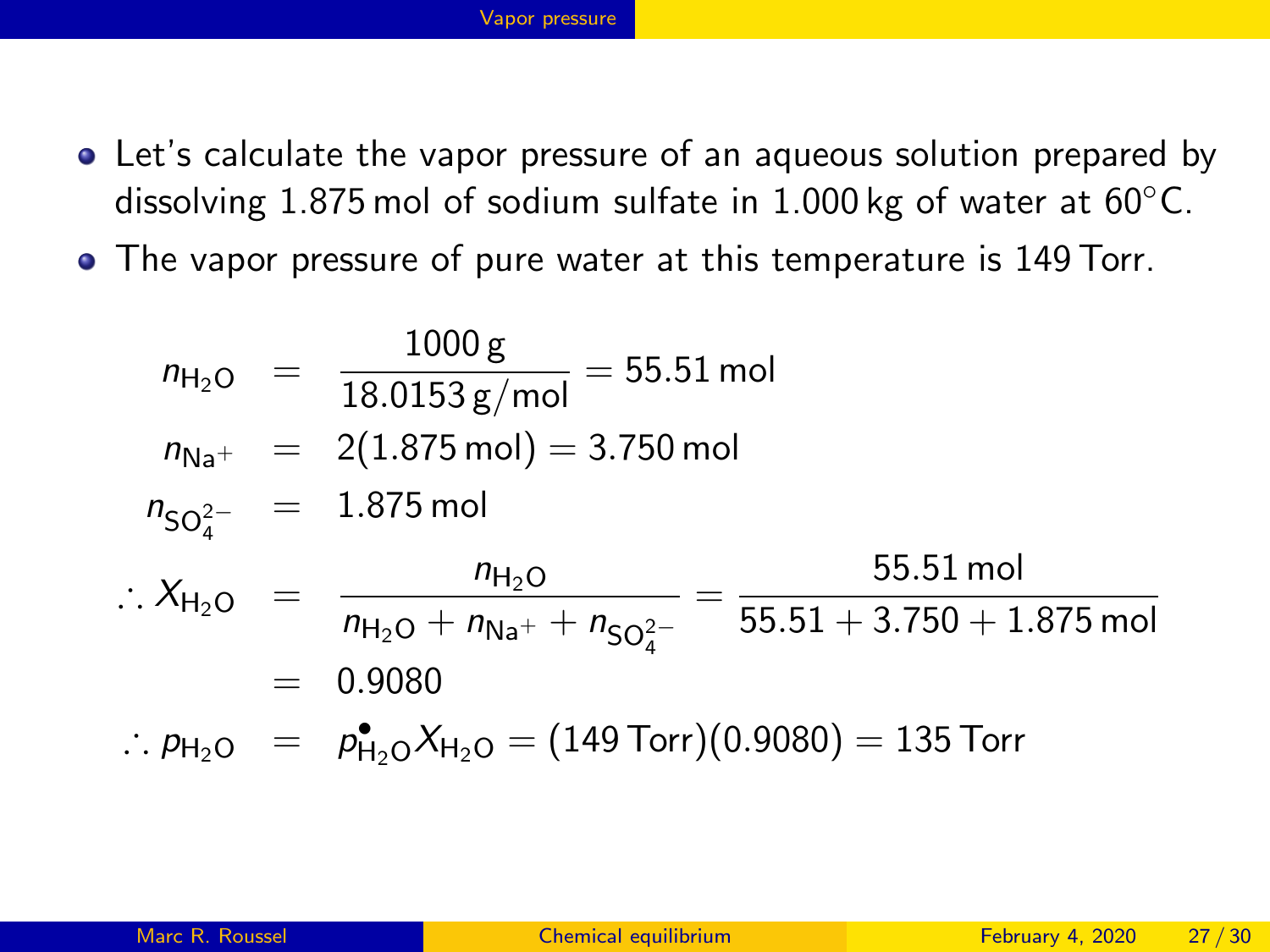# Vapor pressures of solutions

Henry's law

- We can also consider the vapor pressure of a volatile solute or the solubility of a gas in a solvent using equilibrium theory.
- For either of these cases, we consider

$$
\mathsf{A}_{(\mathsf{g})} \rightleftharpoons \mathsf{A}_{(\mathsf{sol})}
$$

$$
K = \frac{a(A, sol)}{a(A, g)} = \frac{[A]/c^{\circ}}{p_A/p^{\circ}}
$$
  
:. [A] =  $\frac{Kc^{\circ}}{p^{\circ}}p_A$ 

or

 $[A] = k_H p_A$ 

• This equation is known as Henry's law, and the constant  $k_H$  is called the Henry's law constant.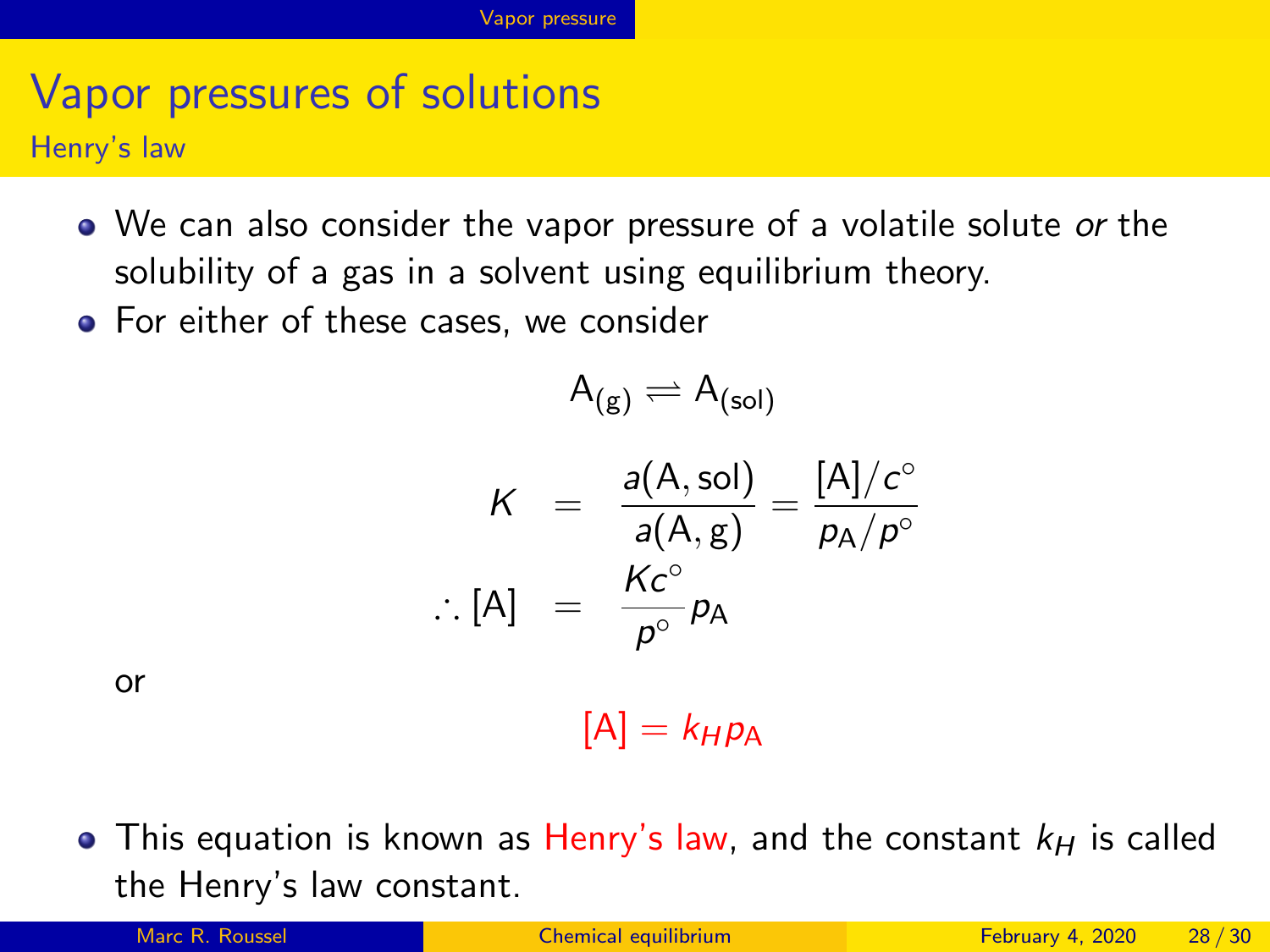#### [Vapor pressure](#page-22-0)

- Let us calculate the Henry's law constant for oxygen in water.
- The standard free energy of formation of an aqueous oxygen molecule is 16.35 kJ/mol.
- The process is

$$
\mathsf{O}_{2(g)}\rightleftharpoons \mathsf{O}_{2(\mathsf{aq})}
$$

$$
\Delta_r G^\circ = \Delta_f G^\circ (O_2, aq) - \Delta_f G^\circ (O_2, g) = 16.35 \text{ kJ/mol}
$$
  
.:  $K = \exp\left(-\frac{\Delta_r G_m^\circ}{RT}\right)$   

$$
= \exp\left(-\frac{16.35 \times 10^3 \text{ J/mol}}{(8.314463 \text{ J K}^{-1} \text{mol}^{-1})(298.15 \text{ K})}\right)
$$
  

$$
= 1.366 \times 10^{-3}
$$
  
 $k_H = \frac{Kc^\circ}{p^\circ} = 1.366 \times 10^{-3} \text{ mol L}^{-1} \text{bar}^{-1}$